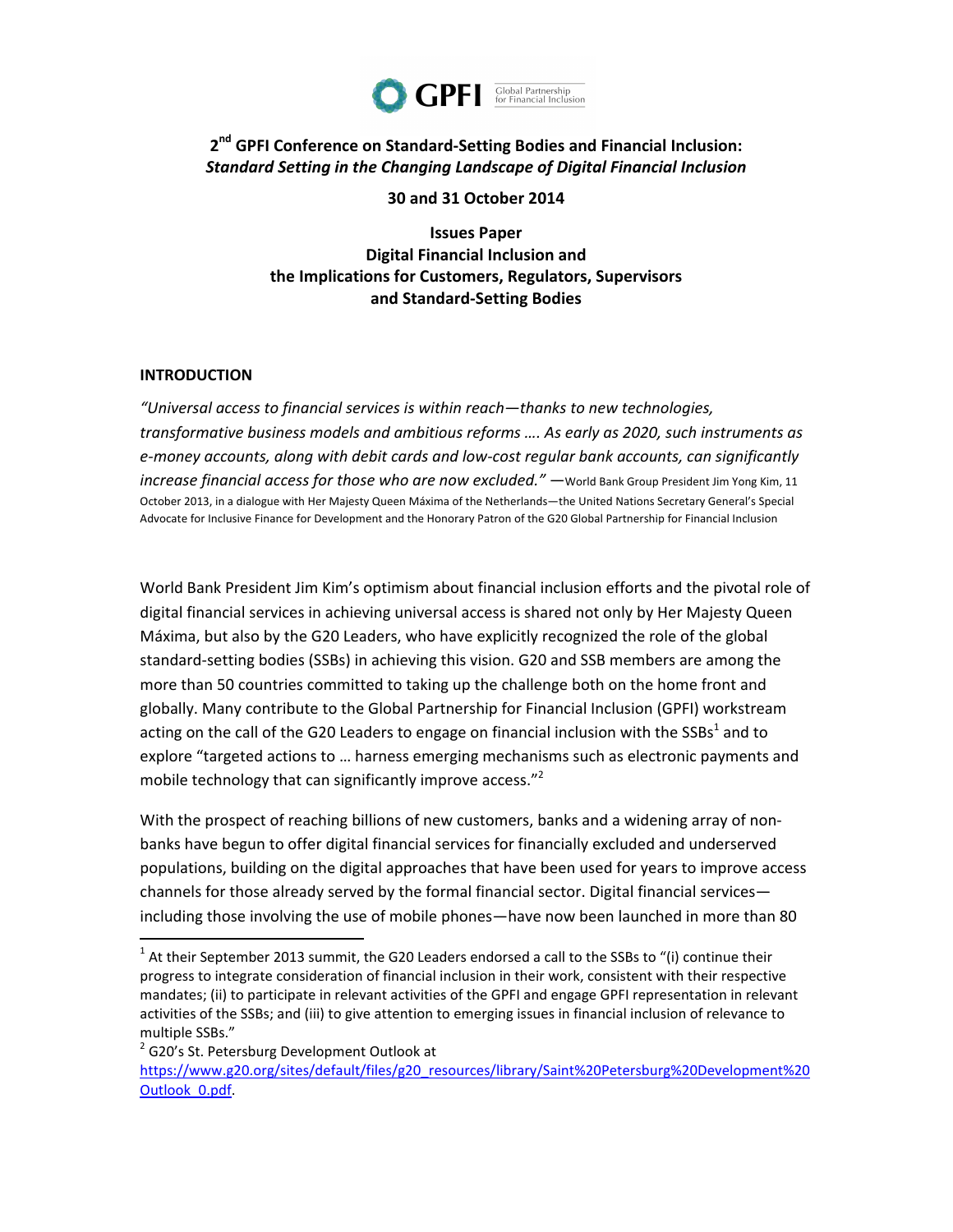countries,<sup>3</sup> with some reaching significant scale. As a result, millions of formerly excluded and underserved poor customers are moving from exclusively cash-based transactions to formal financial services—payments, transfers, savings, credit, insurance, and even securities—using a mobile phone or other digital technology to access these services. And the picture is continuing to shift rapidly with the emergence of ever more new technologies.<sup>4</sup>

Alongside the benefits of digital financial services there are potential risks. While the years of experience with digital financial services for the banked population provide guideposts for those navigating the digital financial inclusion space—both in the design of new products and services and the means by which to regulate and supervise them—there are particular risks introduced by these new services. These resulting from, among other things, the introduction of nonfinancial firms deploying new technologies; new contractual relationships between financial institutions and third parties, including the use of agent networks and other outsourcing arrangements; the different regulatory treatment of deposit-like products (compared to deposits); unknown and as-yet unpredictable costs to inexperienced and vulnerable consumers; and the use of new kinds of data—and new uses of data—introducing both new privacy and data security issues.

The exploration of these topics—both the potential benefits to financially excluded and underserved populations flowing from digital financial inclusion and the potential risks—will be the work of the SSBs and other global bodies participating in the 2nd GPFI Conference on Standard-Setting Bodies and Financial Inclusion: Standard Setting in the Changing Landscape of Digital Financial Inclusion. The conference, hosted by the Financial Stability Institute, will include participants from six SSBs-the Basel Committee on Banking Supervision (BCBS), the Committee on Payments and Market Infrastructures (CPMI),<sup>5</sup> the Financial Action Task Force (FATF), the International Association of Deposit Insurers (IADI), the International Association of Insurance Supervisors (IAIS), and the International Organization of Securities Commissions (IOSCO)—as well as members and Implementing Partners of the GPFI. This Issues Paper, key points from

<sup>&</sup>lt;sup>3</sup> This figure is based on the data on *mobile* financial services only as there is no central data source for countries with non-mobile digital financial services for the financially excluded and underserved. As of 2013, mobile money accounts had been launched in 84 countries (GSMA 2014). (A mobile money account as tracked by GSMA, which is distinct from a traditional bank account, enables a mobile phone customer to place funds, make payments and transfers, and withdraw funds.) The number of active mobile money accounts as of June 2013 exceeded 60 million. Id.

 $^4$  In September 2014, for example, Apple launched Apple Pay, a contactless payment system that may have superior security to other similar systems (Google, eBay, Square) with its use of Apple's fingerprint technology, a secure chip, and a system that requires a one-time security code (WSJ, 10 September 2014). Some have questioned the novelty of Apple Pay, citing that the Japanese company NTT Docomo pioneered "Osaifu-Keitai" or "mobile wallet" a decade ago

<sup>(</sup>http://blogs.wsj.com/japanrealtime/2014/09/11/long-before-apple-pay-japan-had-mobile-wallet/). See also the Ripple protocol, a new "open-sourced payment protocol that enables free and instant payments with no chargebacks and in any currency," including loyalty points (https://www.ripplelabs.com/). And see "Taking the Mobile out of Mobile Money" (20 August 2014, http://mondato.com/blog/taking-themobile-out/).

 $^5$  Formerly the Committee on Payment and Settlement Systems, widely referred to by its acronym: CPSS.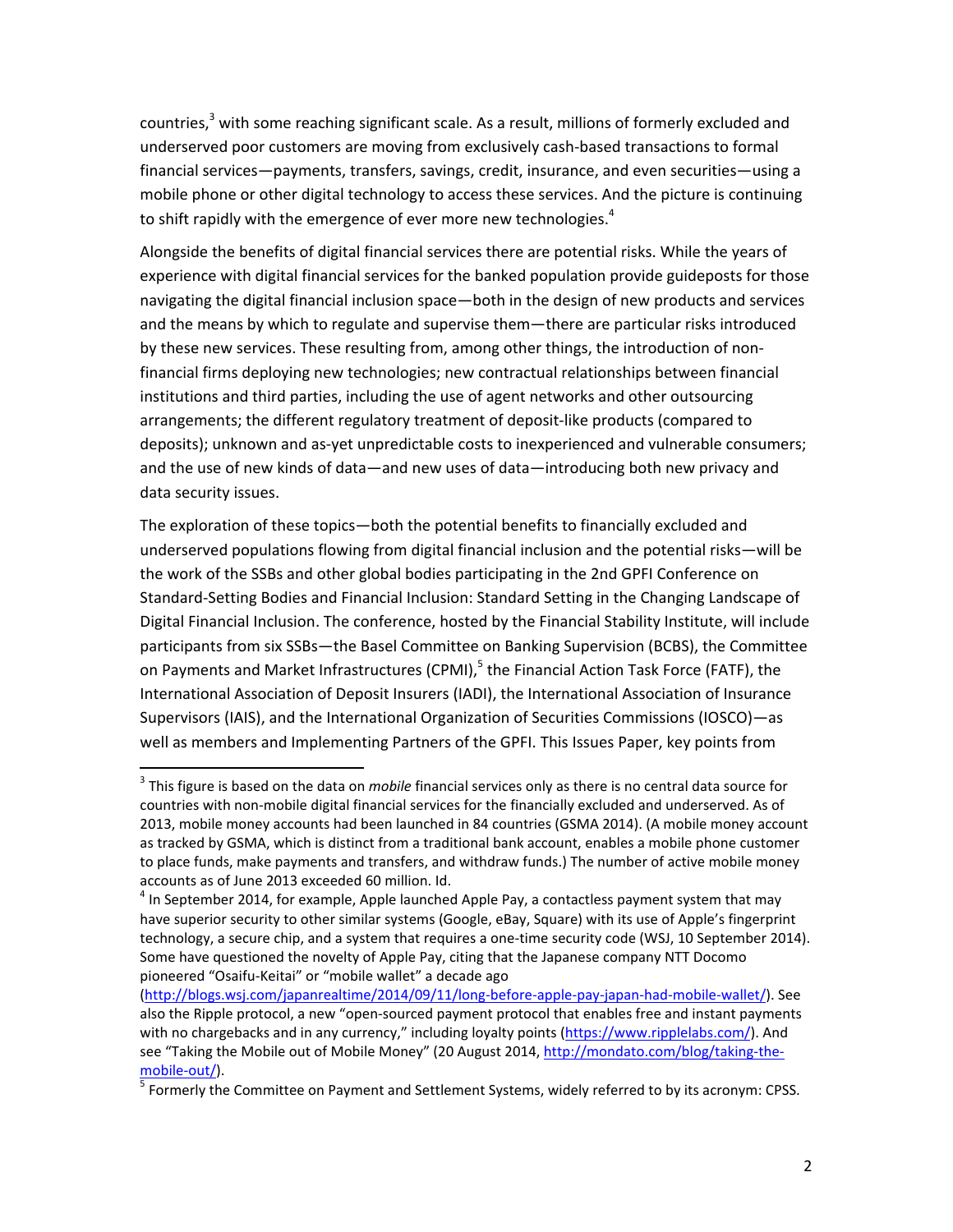which are summarized in Box 1, frames the subject matter to be discussed in the opening conference session and throughout the event.

## Box 1: Digital Financial Inclusion—Summary of Key Points

# **What Is Meant by "Digital Financial Inclusion"?** *(Part I)*

"Digital financial inclusion" refers broadly to the use of digital financial services to advance financial inclusion. As specifically addressed in this Issues Paper, digital financial inclusion involves the deployment of digital means to reach financially excluded and underserved populations with a range of formal financial services suited to their needs, delivered responsibly at a cost affordable to the customer and sustainable for the providers. The essential components are as follows:

**Digital transactional platform.** A digital transactional platform enables a customer to make or receive payments and transfers and to store value electronically through the use of a device that transmits and receives transaction data and connects—directly or through the use of a digital communication channel—to a bank or non-bank permitted to store electronic value.

**Device.** The device used by the customer can be digital such as a mobile phone that is a means of transmitting data and information or an instrument such as a payment card that connects to a digital device such as a point-of-sale (POS) terminal.

**Retail agents.** Retail agents that have a digital device connected to communications infrastructure to transmit and receive transaction details enable customers to convert cash into electronically stored value ("cash-in") and to transform stored value back into cash ("cash-out").

Additional financial services via the digital transactional platform. A digital transactional platform may be leveraged by combinations of banks and non-banks to offer additional financial products and services to the financially excluded and underserved—credit, savings, insurance, and even securities—often relying on digital data to target customers and manage risk.

## How Digital Financial Inclusion Affects the Financially Excluded and Underserved *(Part II)*

Digital transactional platforms offer the possibility of providing the financially excluded and underserved with access to formal financial services. The typically lower costs of digital transactional platforms—both to the provider and thereby the customer—allow customers to transact locally in irregular, tiny amounts, helping them to manage their characteristically uneven income and expenses. The payment, transfer, and value storage services embedded in the platform itself, and the data generated, enable additional financial services tailored to customers' needs and financial circumstances.

Digital financial inclusion reduces the risks of loss, theft, and other financial crimes posed by cash-based transactions, as well as the costs associated with transacting in cash and using informal providers. It can also promote economic empowerment by enabling asset accumulation and, for women in particular, increasing their economic participation.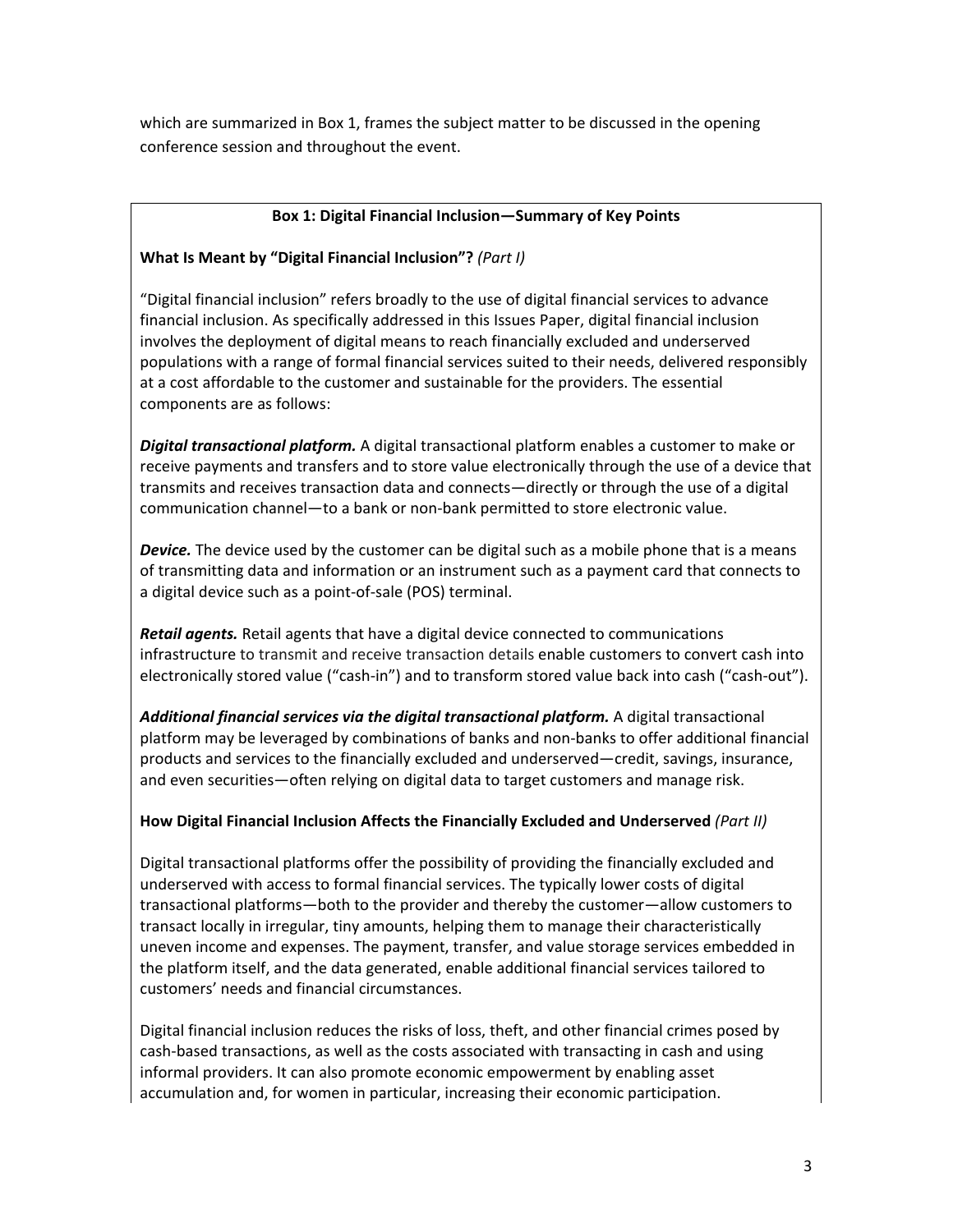Digital financial inclusion also carries risks for the same vulnerable financially excluded and underserved customers that benefit from the opportunities. Agent-related risks figure among the most distinctive compared with the risks posed by conventional financial services.

# **Key Regulatory Issues in Digital Financial Inclusion** *(Part III)*

The key regulatory issues raised by digital financial inclusion relate to agents, anti-money laundering and countering financing of terrorism (AML/CFT) rules, regulation of e-money, consumer protection, payment system regulation, and competition. Many of these issues fall within multiple regulators' competencies, requiring effective communication and collaboration among them.

## **Models of Digital Financial Inclusion and Their Risk Implications (Part IV)**

The models of digital financial inclusion emerging in countries around the world introduce new market participants and allocate roles and risks (both new and well known) in different ways as compared with traditional approaches to retail financial service delivery. Some risks are common to most or all approaches to digital financial inclusion. The engagement of mobile network operators (MNOs), whether as e-money issuers or as a channel for a bank or similar provider, presents certain potential risks that differ from approaches without MNOs. Some risks are triggered by the model of the digital transactional platform in question. Finally, some risks relate to the provision of additional financial services beyond the payments, transfers, and value storage services offered by the digital transactional platform itself.

## **PART I: WHAT IS "DIGITAL FINANCIAL INCLUSION"?**

 

"Digital financial inclusion" refers broadly to the use of digital financial services to advance financial inclusion. The term "financial inclusion" refers to an ideal end state in which all households and businesses have access to *and use*<sup>6</sup> a range of financial services (see Box 2). As noted by the GPFI, financial inclusion can contribute to economic growth, efficiency, increased welfare, and help to reduce the risks posed by financial exclusion.<sup>7</sup> The GPFI has also noted that financial inclusion is changing the nature and sometimes also the level of risks to consumers, providers, and financial systems. These changes result from a variety of factors, including the characteristics of financially excluded and underserved customers and their lack of experience with formal financial services; the specifics of the products, services, and providers capable of

http://www.gsma.com/mobilefordevelopment/wp-content/uploads/2014/02/SOTIR\_2013.pdf).

 $^6$  Currently, less than 30% of mobile money customers are active users (GSMA 2013 State of the Industry Report on Mobile Financial Services for the Unbanked,

 $\frac{7}{1}$  GPFI White Paper "Global Standard-Setting Bodies and Financial Inclusion for the Poor—Toward Proportionate Standards and Guidance" (2011, GPFI White Paper) at http://gpfi.org/publications/globalstandard-setting-bodies-and-financial-inclusion-poor. The risks posed by financial exclusion include threats to financial integrity and international security, social and political stability, and in some cases, financial stability. Id at  $1-2$ .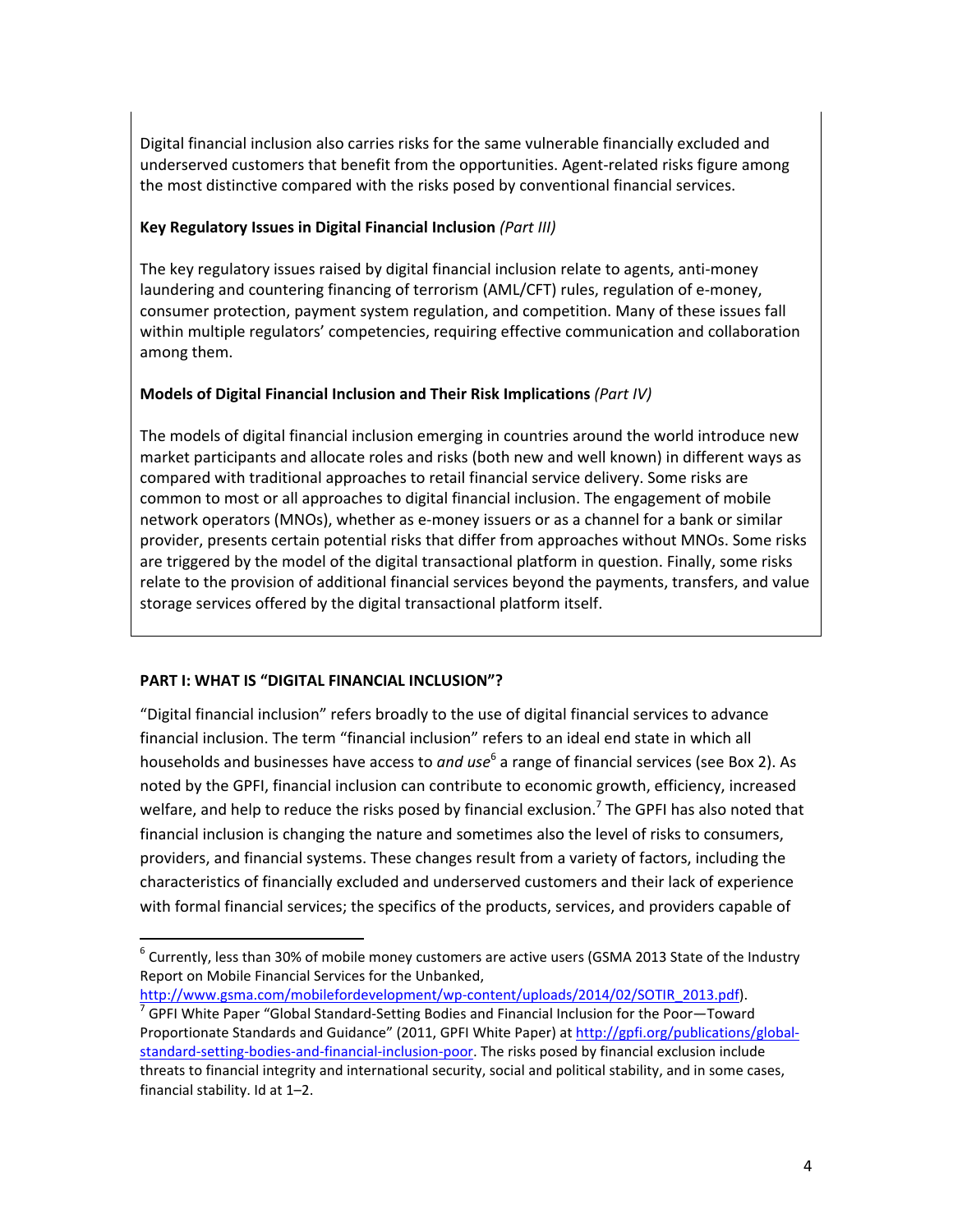reaching them; and the innovative approaches needed to accomplish significant increases in financial inclusion. All these factors are relevant to digital financial inclusion.

#### Box 2: GPFI's Definition of "Financial Inclusion": An Ideal End State

"Financial inclusion" is a state "in which all working age adults have effective access to the following financial services provided by formal institutions: credit, savings (defined broadly to include current accounts), payments, and insurance."<sup>8</sup>

"Effective access" involves convenient and responsible service delivery, at a cost affordable to the customer and sustainable for the provider, with the result that financially excluded and underserved customers can access and use formal financial services.<sup>9</sup>

"Responsible delivery" involves both responsible market conduct by providers<sup>10</sup> and effective financial consumer protection oversight. The specific characteristics of excluded consumers have significant implications for effective consumer protection regulation and supervision, and therefore also SSB standards and guidance aimed at enabling financial inclusion.

Source: GPFI White Paper (2011).

<u> 1989 - Johann Stein, fransk politik (d. 1989)</u>

For decades, banks and other financial institutions have been using digital means to serve their existing customers. Credit cards, debit cards, and automated teller machines (ATMs) have been widely used since the 1970s and 1980s, although debit cards and POS terminals became widely used only in the 1990s. The use of computers and landline phones to access bank accounts has increased significantly since 2000. More recently, bank customers and customers of some other non-bank deposit-taking institutions have been able to access their accounts via mobile phone. And most recently, digital technology and communication channels—including mobile phones, payment cards, and POS terminals—have been used by those who do not have a direct relationship with a bank but instead sign up with a non-bank provider. "Digital financial inclusion" involves the deployment of these and other new cost-saving digital means to reach currently financially excluded and underserved populations with a range of formal financial

 $^8$  The GPFI White Paper did not address financial inclusion issues relevant to securities or the International Organization of Securities Commissions (IOSCO). The GPFI commenced collaboration with IOSCO in September 2013, as securities are being sold and traded in some markets to formerly excluded customers, including via digital transactional platforms.

 $\rm{^9}$  A "formal" financial service involves a financial service provider that has a recognized legal status. This category includes entities (and, in some countries, individuals) with widely varying regulatory attributes, subject to differing levels and types of external oversight.<br>
<sup>10</sup> "Responsible market conduct by providers" includes reasonable steps to ensure transparency and fair

treatment and to mitigate consumer risks.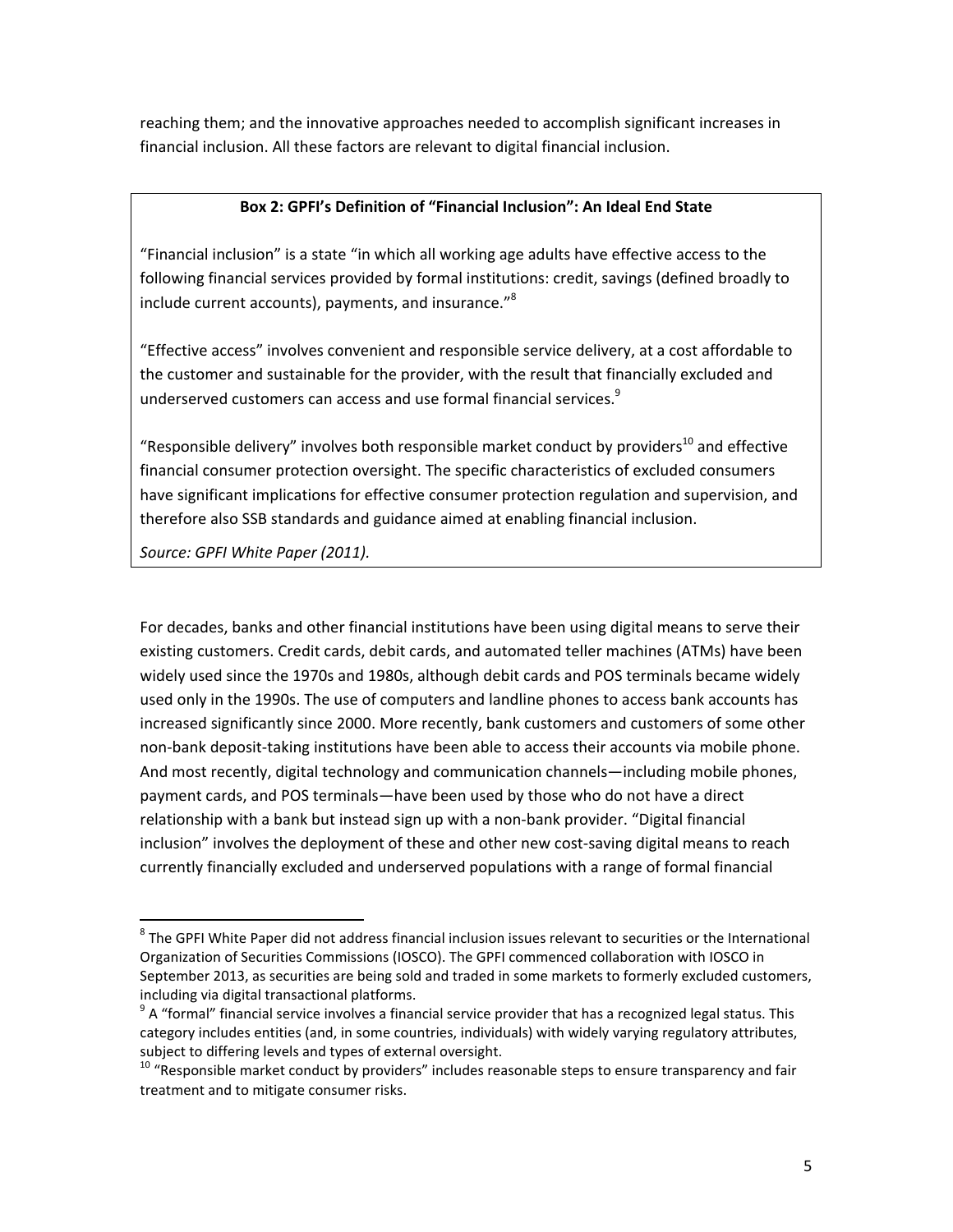services suited to their needs that are responsibly delivered at a cost affordable to customers and sustainable for providers.

Components of digital financial inclusion. The essential components of digital financial inclusion include the following:

- *Digital transactional platform.* A digital transactional platform enables a customer to make or receive payments and transfers and to store value electronically<sup>11</sup> through the use of a device that (*i*) is a means of transmitting and receiving data and (*ii*) connects directly or through the use of a digital device—to a bank or non-bank that is permitted to store electronic value.<sup>12, 13</sup>
- *Device.* The device used by the customer can be (*i*) a digital device, such as mobile phone,<sup>14</sup> that is a means of transmitting data and information or (*ii*) an instrument, such as a payment card, that connects to a digital device, such as a POS terminal.<sup>15</sup>
- **Retail agents.** Retail agents have a digital device connected to communications infrastructure to transmit and receive transaction details and other data and information. Retail agents also have a cash drawer that enables the customer to convert cash into electronically stored value ("cash-in") and to transform such stored value back into cash ("cash-out").

 $11$  The stored value may or may not constitute a "deposit" under the law of the country in question. The broad definition of electronic money given by the CPSS (now CPMI) Working Group on Innovations in Retail Payments is: "monetary value represented by a claim on the issuers which is stored on an electronic device ... and issued upon receipt of funds in an amount not less in value than the monetary value received and accepted as a means of payment by undertakings other than the issuer."

 $12$  The terms "digital wallet," "mobile wallet," "e-wallet," and "electronic wallet" are sometimes used to refer to this ability to carry, access, and use value stored in or via a digital device. When issued or distributed by an MNO, this stored value is often referred to as "mobile money."

 $13$  The bank or non-bank that holds the stored electronic value may be the customer's provider or may hold funds deposited by the customer's provider (whether in the provider's own name or on behalf of the

customer).<br> $14$  The customer may own the phone or other digital device or may use a device of another person: agent, friend, family member.<br><sup>15</sup> Today, mobile phone-based digital transactional platforms have the advantage of using the existing

communications infrastructure and the device, which many financially excluded or underserved poor people already own or can otherwise access and use. According to the GSMA, an estimated 1.7 billion people around the world have access to a mobile phone but no bank account (Mobile Money: Enabling *regulatory Solutions* 2013, http://www.gsma.com/mobilefordevelopment/wp-

content/uploads/2013/02/MMU-Enabling-Regulatory-Solutions-di-Castri-2013.pdf). However, lack of adequate infrastructure (electricity, mobile network coverage, roads, and transport networks) continues to hinder the expansion of such services in rural areas (World Bank Development Research Group, the Better than Cash Alliance, and the Bill & Melinda Gates Foundation 2014).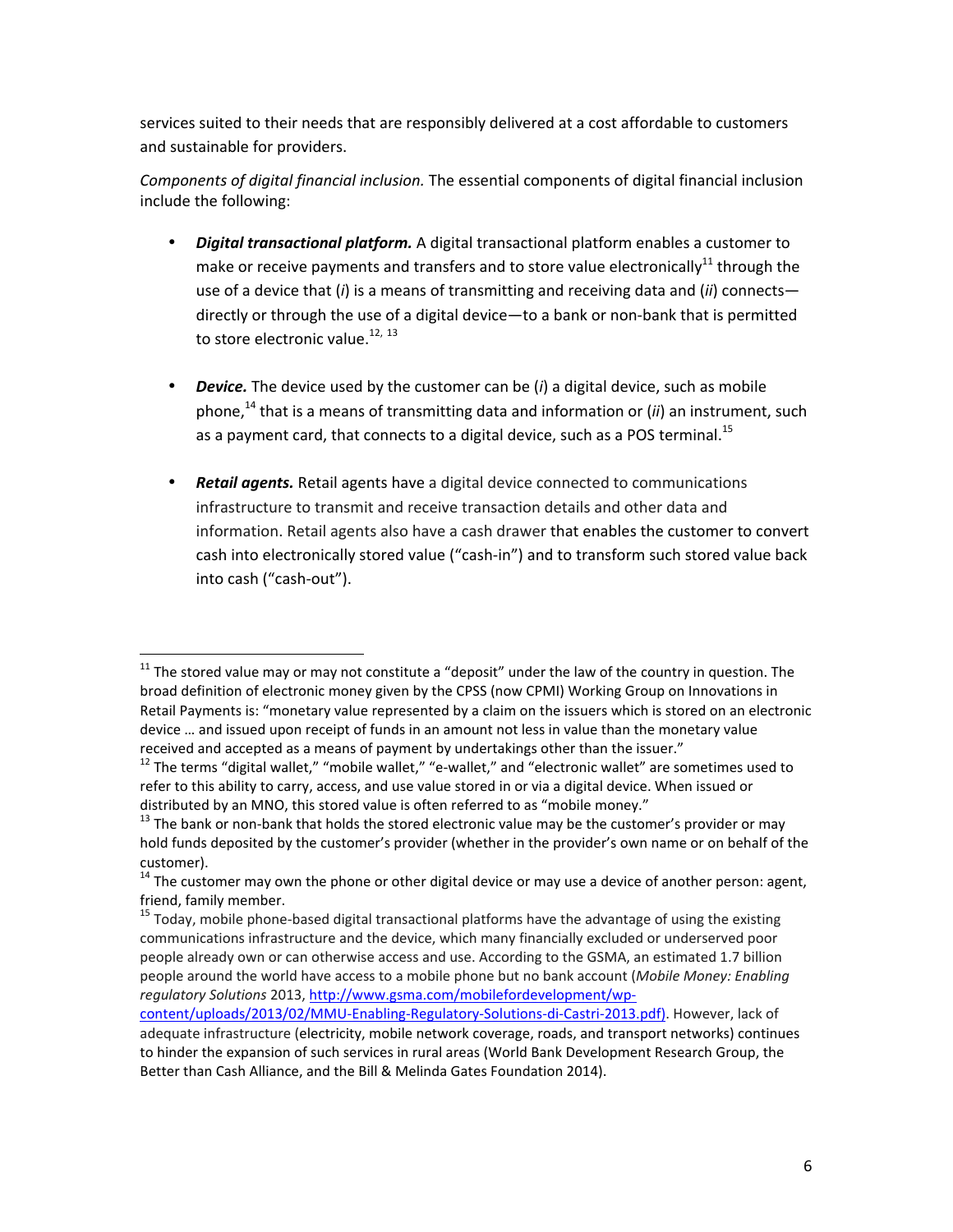**Additional financial services via the digital transactional platform**. A digital transactional platform may be leveraged to provide additional financial products and services: credit, savings, insurance, and even securities. In some cases, a third party provides the service and the digital transactional platform enables the receipt of funds (such as the proceeds of a loan), depositing funds (such as into a savings account), paying for and/or administering the service (such as paying insurance premiums, disbursing insurance benefits, or purchasing a security), and the means for signing up for a product or service (such as credit, insurance, or a security).

Agents and agent networks. Currently, in most cases of digital financial services offered to financially excluded and underserved populations, the agent network is a critical component.<sup>16</sup> In addition to their essential cash-in and cash-out role, $^{17}$  agents may perform other functions. For example, in some cases, customers can sign up for an account or other service (such as submitting a loan application) via agents; in other cases, an account or a loan cannot be activated without the approval—in person or remotely—of the service provider. And in yet other cases, certain products can be signed up for directly via digital device, without an agent's involvement.

Great diversity can be found among models for developing and managing agent networks. In the case of mobile phone-based digital transactional platforms, airtime distribution networks may serve as a basis for developing an agent network for financial services as well. There are many examples of using well-developed retail networks such as supermarket chains and petrol stations. Agent networks have also been built using independent, community-based microenterprises. Where agent networks have become well developed, digital transactional platform providers have used agent network managers to recruit, train, and oversee agents and, in many cases, to manage agent liquidity.<sup>18</sup>

In some countries, retail agents for cash-in and cash-out exist alongside what may be seen as "electronic agents": ATMs and payment terminals. These are generally used for cash and payment functions.<sup>19</sup> Several factors—increased use of digital means for paying wages, salaries,

<sup>&</sup>lt;sup>16</sup> See World Bank Development Research Group, the Better than Cash Alliance, and the Bill & Melinda Gates Foundation (2014): "Providing physical access to financial services or cash-in/out points and ensuring sufficient liquidity at access points, including in rural areas, remain the core challenges in moving toward digital payments." Id. at 14.<br><sup>17</sup> Today, some countries permit agents to provide cash-in but not cash-out services; other countries

permit agents to provide the reverse. The utility of a digital transactional platform as a vehicle for financial inclusion is limited in obvious respects if agents are not permitted to provide both cash-in and cash-out services.<br><sup>18</sup> Finding a profitable model that offers sufficient remuneration to agents is challenging, and providers

are working with varying levels of success to develop agent fee structures that are sustainable for both agents and providers and affordable to the customer as well.<br><sup>19</sup> As with human agents, in some countries these machines and terminals are used only for cash-out, and

in some they are used only for cash-in.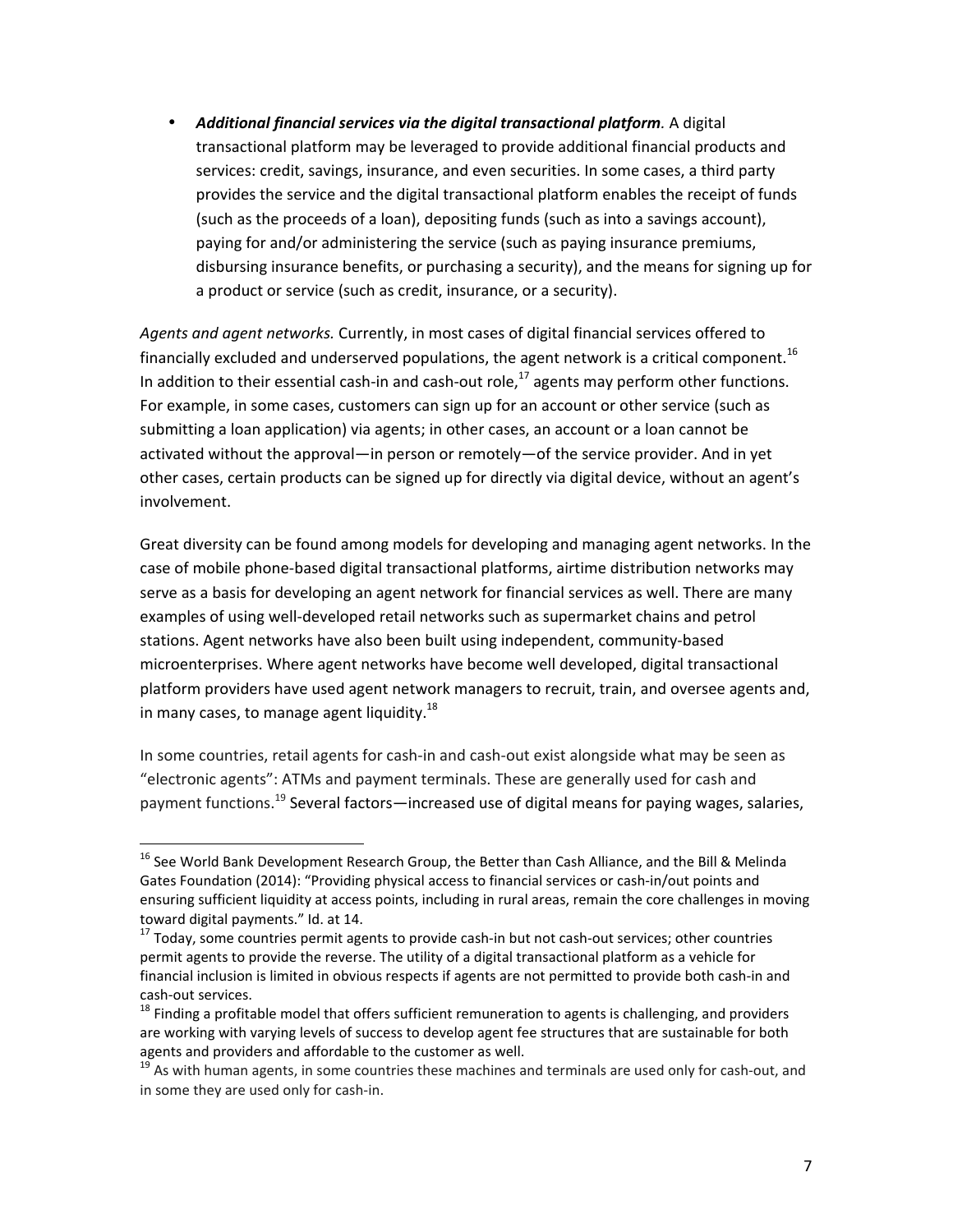government benefits, remittances, merchant payments, and bill payments; increased use of smart phones by currently financially excluded and underserved populations; and apps designed for their needs—could reduce the role of the agent network in the provision of digital financial services in the future. For the time being, however, agents are a key distinguishing feature of digital financial inclusion as compared with digital financial services offered to customers already served by the formal financial system.

Digital transactional data. Data from digital financial transactions (and mobile phone usage data in the case of MNOs) help providers better understand customer needs and patterns. Increasingly, the data are providing a basis for creating new products targeting previously financially excluded and underserved market segments and offering better tailored terms. For example, new approaches to credit scoring for this clientele using algorithms based on these data provide the basis for credit risk analysis for tiny consumer loans delivered via digital transactional platforms. The potential of Big Data to drive the provision of additional financial services delivered via a digital transactional platform is significant.<sup>20</sup>

# **PART II: HOW DIGITAL FINANCIAL INCLUSION AFFECTS THE FINANCIALLY EXCLUDED AND UNDERSERVED**

For the 2.5 billion adults who transact exclusively in cash due to lack of effective access to formal financial services, $^{21}$  having digital access to financial services may be transformational. First, the digital transactional platform permits them to transact locally in irregular, tiny amounts, helping them to manage their characteristically uneven income and expenses. Overthe-counter transactions<sup>22</sup> are generally the most commonly used digital financial services among the previously financially excluded and underserved in many countries, though migration to account-based services has also typically expanded over time as customers gain familiarity with—and trust in—a digital transactional platform. (See description of bKash in Box 3.) For recipients of government-to-person payments, such as conditional cash transfers, receipt into a digital stored-value account may be the recipient's door into the financial system.<sup>23</sup> Second, this functionality also makes possible the offering of other financial products tailored to their needs.<sup>24</sup> (See description of M-Shwari and Tigo in Box 3.) Third, it reduces the risks of loss, theft,

 $^{20}$  The term "Big Data" is often used in the digital financial inclusion context to refer to high-volume, highvelocity, and high-variety data of the types described. The potentially broader scope of the concept extends beyond that of this Issues Paper.

 $21$  See report by the World Bank Development Research Group, the Better than Cash Alliance, and the Bill & Melinda Gates Foundation (2014).

<sup>&</sup>lt;sup>22</sup> An over-the-counter transaction does not involve customers using electronically stored value. Instead, customers go to an agent to send and receive funds instead of using their own accounts.

<sup>&</sup>lt;sup>23</sup> See, eg, Zimmerman, Jamie M., Kristy Bohling, and Sarah Rotman Parker. 2014. "Electronic G2P Payments: Evidence from Four Lower-Income Countries." Focus Note 93. Washington, D.C.: CGAP, April.<br><sup>24</sup> The capacity for poor people to "pay as you go" afforded by a digital transactional platform is also

enabling the offering of non-financial services, such as electricity and water, to customers too poor to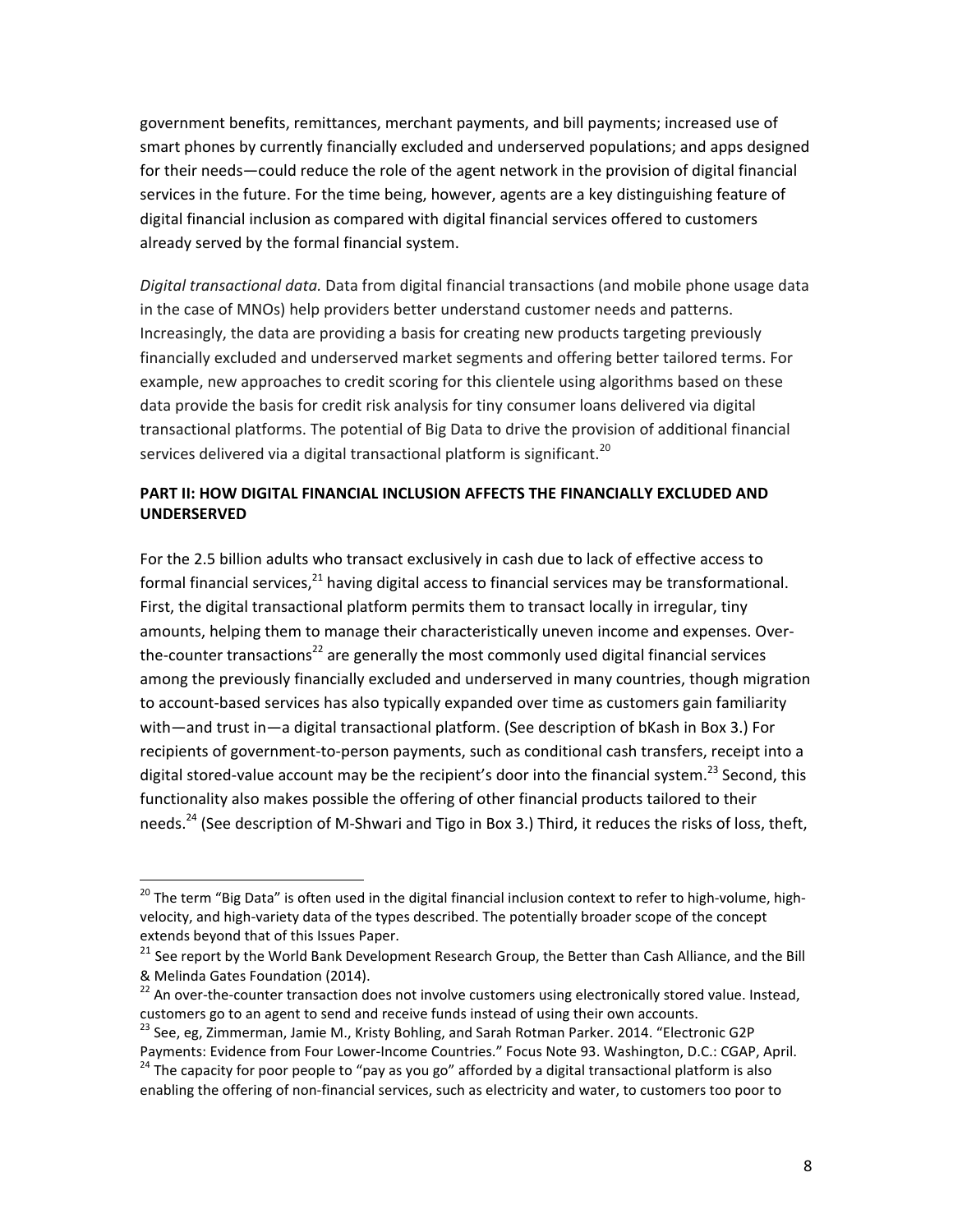and other financial crimes posed by cash-based transactions, as well as the costs associated with transacting in cash and using informal providers (although there will typically be transaction fees charged to the customer). Digital financial services can also promote economic empowerment by enabling asset accumulation and, for women in particular, increasing their economic participation.<sup>25</sup>

# **Box 3: Three Examples of Digital Financial Inclusion**

# **bKash in Bangladesh—An example of a digital transactional platform**

bKash launched in 2011. A 51% subsidiary of BRAC Bank, bKash enables mobile phone customers to open an account, to make bill payments and money transfers via mobile phone, and to do cash-in/cash-out transactions at bKash agents. Today, a majority of the transactions are over-the-counter transactions between family members, although the number of accountto-account transactions is increasing.

While bKash manages the mobile financial service operations, BRAC Bank is responsible for regulatory compliance. bKash is required by law to deposit its customers' mobile account balances with a prudentially regulated bank.

As of December 2013, bKash (with more than 500 staff and 90,000 agents) conducted a monthly average of 13 million cash-in transactions and 12 million cash-out transactions, 5 million "account-to-account" transactions, and 300,000 other transactions. The average transaction size was \$27, and monthly transaction volume was \$680 million.<sup>26</sup>

# *M-Shwari in Kenya—An example of interest-bearing savings and consumer loans offered via a digital transactional platform*

M-Shwari—a joint venture of the Commercial Bank of Africa (CBA) and Safaricom, Kenya's largest MNO—launched in November 2012. Both an interest-bearing, no minimum balance, savings and a consumer credit product are available to customers of M-PESA, a digital transactional platform offered by Safaricom. M-Shwari accounts are bank accounts with the CBA that can be accessed only via the M-PESA platform.

pho\_b\_5695573.html?utm\_hp\_ref=tw.

http://www.cgap.org/sites/default/files/Brief\_bKash\_Bangladesh\_July\_2014.pdf

<sup>&</sup>lt;u> 1989 - Andrea Santa Andrea Andrea Andrea Andrea Andrea Andrea Andrea Andrea Andrea Andrea Andrea Andrea Andr</u> afford post-paid utilities. This is sometimes referred to as "digital finance plus" and falls beyond the scope of this Issues Paper.

<sup>&</sup>lt;sup>25</sup> Report by the World Bank, the Better than Cash Alliance, and the Bill & Melinda Gates Foundation (2014). "The Opportunities of Digitizing Payments," August. See also http://www.huffingtonpost.com/lisa-kienzle/savings-groups-mobile-

<sup>&</sup>lt;sup>26</sup> Chen, Gregory, and Stephen Rasmussen. 2014. "bKash Bangladesh: A Fast Start for Mobile Financial Services." Brief. Washington, D.C.: CGAP, July.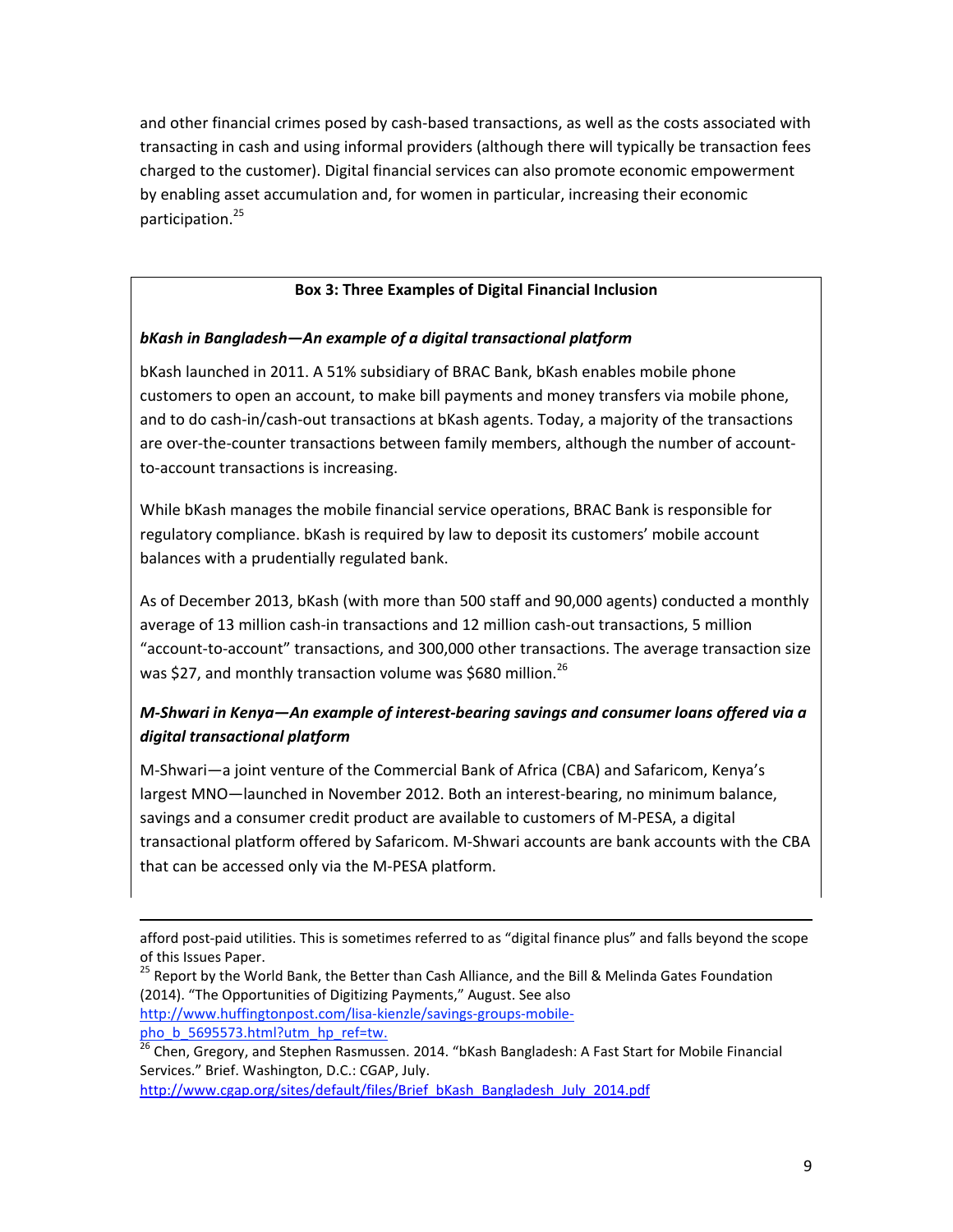For the savings product, customers can transfer funds from M-PESA to M-Shwari, earning an interest rate of 2-5% per annum, and funds can be withdrawn through M-PESA's network of agents. The M-Shwari loan is a consumer loan product that is available to M-PESA customers who have had an M-PESA account (with Safaricom) for at least six months. To determine the maximum borrowing limit, M-Shwari uses an algorithm based on factors including savings behaviour with the M-Shwari account, as well as prior behaviour as a Safaricom customer, including use of voice, data, and the M-PESA digital transactional platform. A fee of 7.5% is levied for each one-month loan.

Ten weeks after launch, Safaricom reported that M-Shwari had 1.6 million registered customers. (The aggregate outstanding M-Shwari loan balance as of end 2013 was US\$9.3million.) As of March 2014, there were 5 million registered M-Shwari customers and 2.4 million active customers with total deposits of US\$21million.

# Tigo Family Care Insurance in Ghana—An example of life insurance coverage offered via a *digital transactional platform*

Tigo Family Care Insurance launched in 2010. The insurance product, which is underwritten by Vanguard Life Assurance, is provided by the MNO Tigo to its customers without charge as a loyalty product for Tigo's prepaid airtime package. Tigo introduced the product to reduce the significant "churn" (i.e., movement of pre-paid mobile phone customers from one provider to another). Customers can double their coverage by paying a premium using Tigo airtime.<sup>27</sup>

Between the launch of this innovative product and December 2013, the total number of insurance policy holders in Ghana increased from 720,000 to 3.6 million, including 1.3 million customers insured through Tigo.

Digital financial inclusion also introduces risks for customers due to their lack of familiarity with the products, services, and providers and their resulting vulnerability to exploitation and abuse. The risks may be even higher if the new providers offering the services are not subject to the consumer protection provisions that apply to banks and other traditional financial institutions.

Customers with little or no literacy and limited numeracy may have difficulty with even a simple payment transaction using a mobile phone operating on a USSD channel.<sup>28</sup> Recent studies indicate that inexperienced customers are more likely to rely on someone else—perhaps even

<sup>&</sup>lt;sup>27</sup> Tigo's digital transactional platform is capable of having premiums paid with mobile money (as opposed to airtime), and this will likely be permitted in the future. Claims are paid out only to a Tigo wallet.

 $28$  USSD (unstructured supplementary service data) is a menu-driven communication channel that can be used by GSM mobile phones and that can be used for large-scale mobile financial services. However, it cannot be used in all alphabets.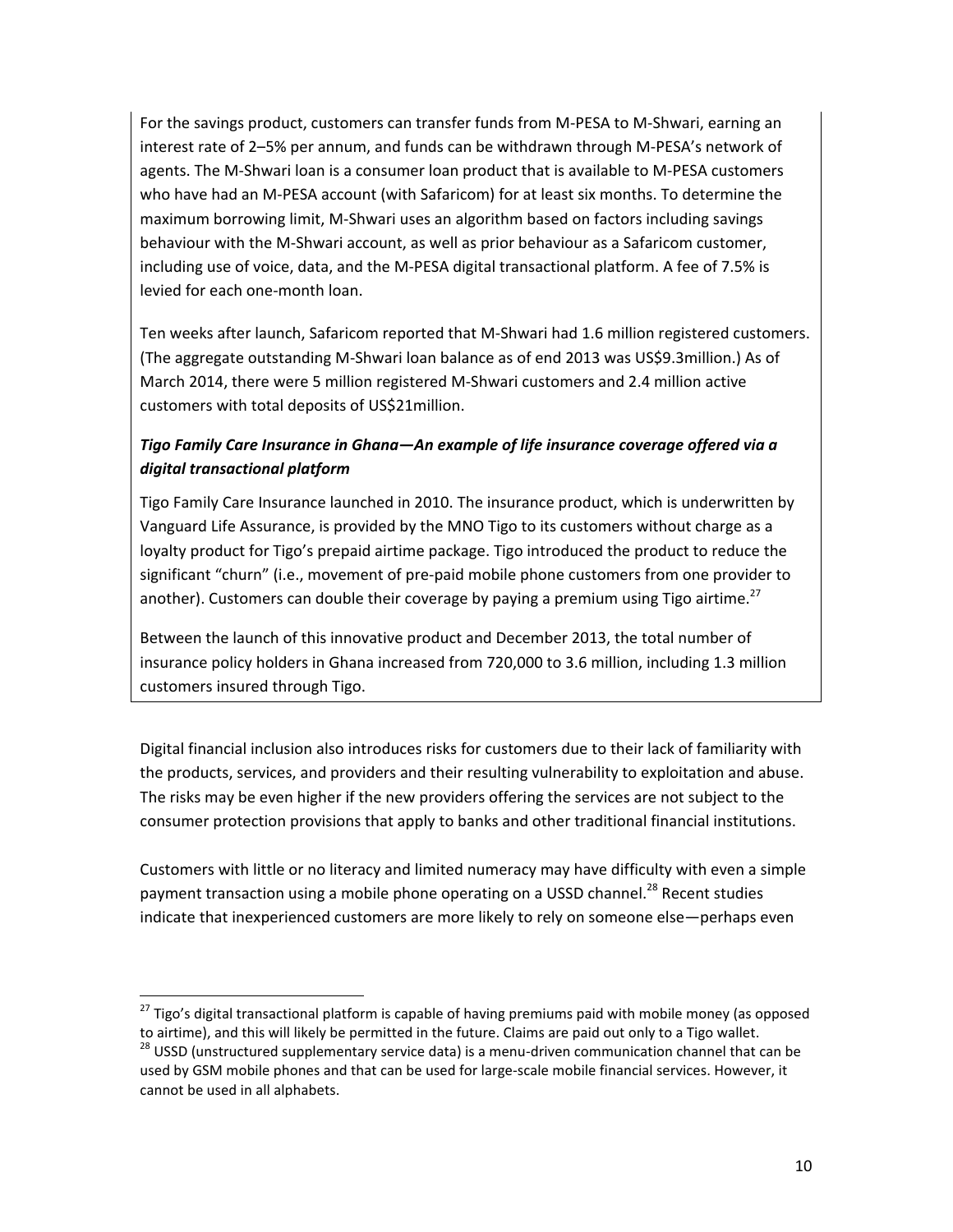the agent with whom they most frequently transact—to supply and remember personal identity numbers (PINs).<sup>29</sup>

Perhaps the greatest source of customer vulnerability with digital financial inclusion results from the central role played by agents as the principal customer interface. When there is little if any face-to-face communication with the provider, there is likely less clarity and transparency with respect to the risks that the customer is assuming as well as the means of recourse in the event of a loss or transgression by either the provider or the agent. Moreover, it is difficult for even the most scrupulous provider to monitor and combat agent fraud, which could range from smaller wrong doing such as imposing and pocketing fees not sanctioned by the provider to much more serious offenses, such as mass appropriation of PINs given to an agent in trust by unsuspecting customers and the emptying of the stored-value accounts in question.

Customer uptake of digital financial services in many markets suggests on balance these risks may not be perceived to outweigh the benefits of being financially included. Nonetheless, the case is strong for appropriate regulation and supervision, as discussed in Part IV, and there are calls for suitability standards and principles in digital financial inclusion from a number of observers. 

## **PART III: KEY REGULATORY ISSUES IN DIGITAL FINANCIAL INCLUSION**

 

The key regulatory issues raised by digital financial inclusion relate to agents, AML/CFT rules, emoney regulation, consumer protection, payment system regulation, and competition.<sup>30</sup> Many of these issues fall within multiple regulators' competencies, requiring effective communication and collaboration among public bodies, at least some of which may not be accustomed to working together.

Agents. Regulatory permission to transact through agents is becoming commonplace across all regions, at least with respect to some categories of providers and with respect to certain activities (although the permitted activities vary significantly across countries). Many countries are now confronting new agent-related issues, including whether to apply the same rules to bank- and non-bank agents where both exist in a given market; whether agents should be permitted to work with multiple financial service providers; whether providers may require agents to be exclusive; what activities agents should be permitted to engage in; and how agents should be supervised.

<sup>&</sup>lt;sup>29</sup> See CGAP and MicroSave presentation "Consumer Protection and Emerging Risks in Digital Financial Services: Perspective from Bangladesh, Uganda, Colombia, and the Philippines" at Responsible Finance Forum, Perth, Australia, 28 August 2014.

 $30$  All are reflected with various levels of specificity in the G20's Principles for Innovative Financial Inclusion. See http://www.gpfi.org/publications/principles-and-report-innovative-financial-inclusion. See, also, Lyman, Timothy, Mark Pickens, and David Porteous. 2008. "Regulating Transformational Branchless Banking Banking: Mobile Phones and Other Technology to Increase Access to Finance" Focus Note 43. Washington, D.C.: CGAP.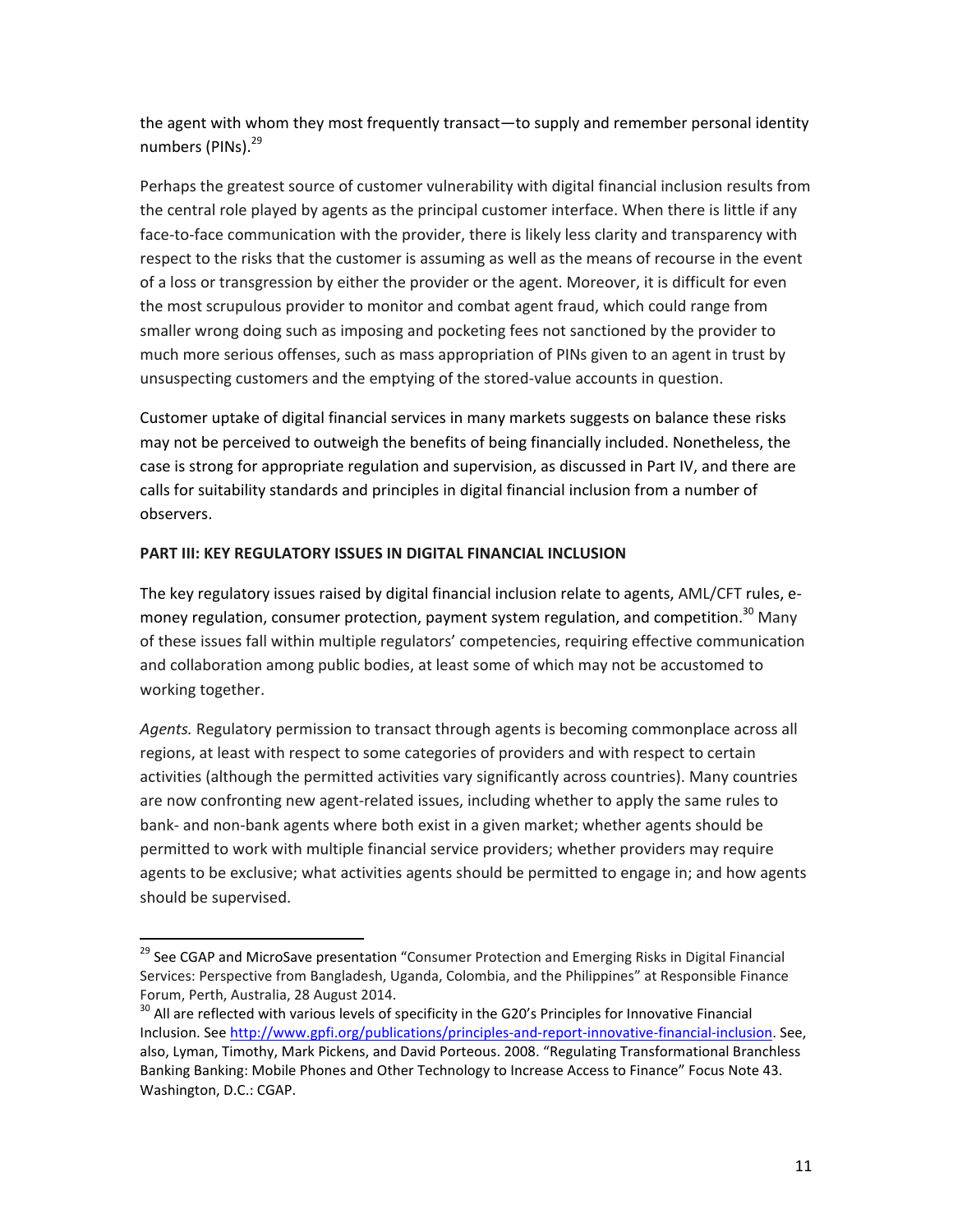AML/CFT. Development of risk-based AML/CFT rules adapted to the realities of remote transactions conducted through agents remains a significant challenge to progress on financial inclusion generally in many countries. This has particular significance regarding customer due diligence, given the lack of a fixed address and other information often required for customer identification and verification under applicable country-level regulation. On the other hand, data derived from the use of digital transactional platforms and from the customer's digital device  $(i.e.,$  non-financial data from a mobile phone, such as geolocation data and calling patterns) offer both providers and law enforcement new means of discerning suspicious transactions and financial crimes. $^{31}$ 

Regulation of e-Money and Other Stored-Value Instruments. Appropriate regulation of the issuance of e-money and other stored-value instruments<sup>32</sup> by parties other than prudentially supervised banks is often important both for providers (i.e., e-money issuers) and supervisors. For e-money issuers, regulation helps guard against arbitrary regulatory and supervisory actions; for supervisors, regulation provides guideposts for the level and type of oversight appropriate.

*Consumer Protection.* With digital financial inclusion, the use of agents as the primary interface with the customer introduces new consumer protection challenges, especially when the customer is located far from the provider of financial services (and from recourse mechanisms). Long distances can make oversight of agent actions difficult, introducing increased risk of fraud and theft, abusive treatment, and failure to handle customer data confidentially. Use of retail agents and agent network managers expands the possibility of factual and legal disagreements about who is responsible to the customer in the case of fraud or other alleged misdeeds. Disagreements may also arise from the use of data analytics that develop and support credit scoring models and other means of targeting new customers.

Transparency with respect to risks, liability, recourse, and other issues of relevance to the consumer poses a greater challenge when there is little if any face-to-face communication with the provider. Transparency (and comprehensibility) of pricing becomes more difficult with arguably separate, yet embedded transactions. In the design of new products and services, it is important to ensure that such products meet suitability standards and principles.<sup>33</sup>

New risks with respect to data privacy and security are introduced by the storage and transmittal of data that provide the new AML/CFT tools noted above. These risks are magnified due to the large number of agents handling customers' transactional and other data, the increased capacity to analyse those data, and the increasing risk of data breaches.

 $31$  See Chatain (2011) for a discussion and guidance on addressing the AML/CFT risks of mobile financial services.<br> $32$  Some electronically stored-value products may not be defined as "e-money" although they likely have

the elements of e-money as defined in the 2012 Report of the CPSS (now CPMI) Working Group on Innovations in Retail Payments and quoted in footnote 11.<br><sup>33</sup> See, eg, FinCoNet's "Report on responsible lending—Review of supervisory tools for suitable consumer

lending practices," July 2014, http://www.finconet.org/FinCoNet-Responsible-Lending-2014.pdf.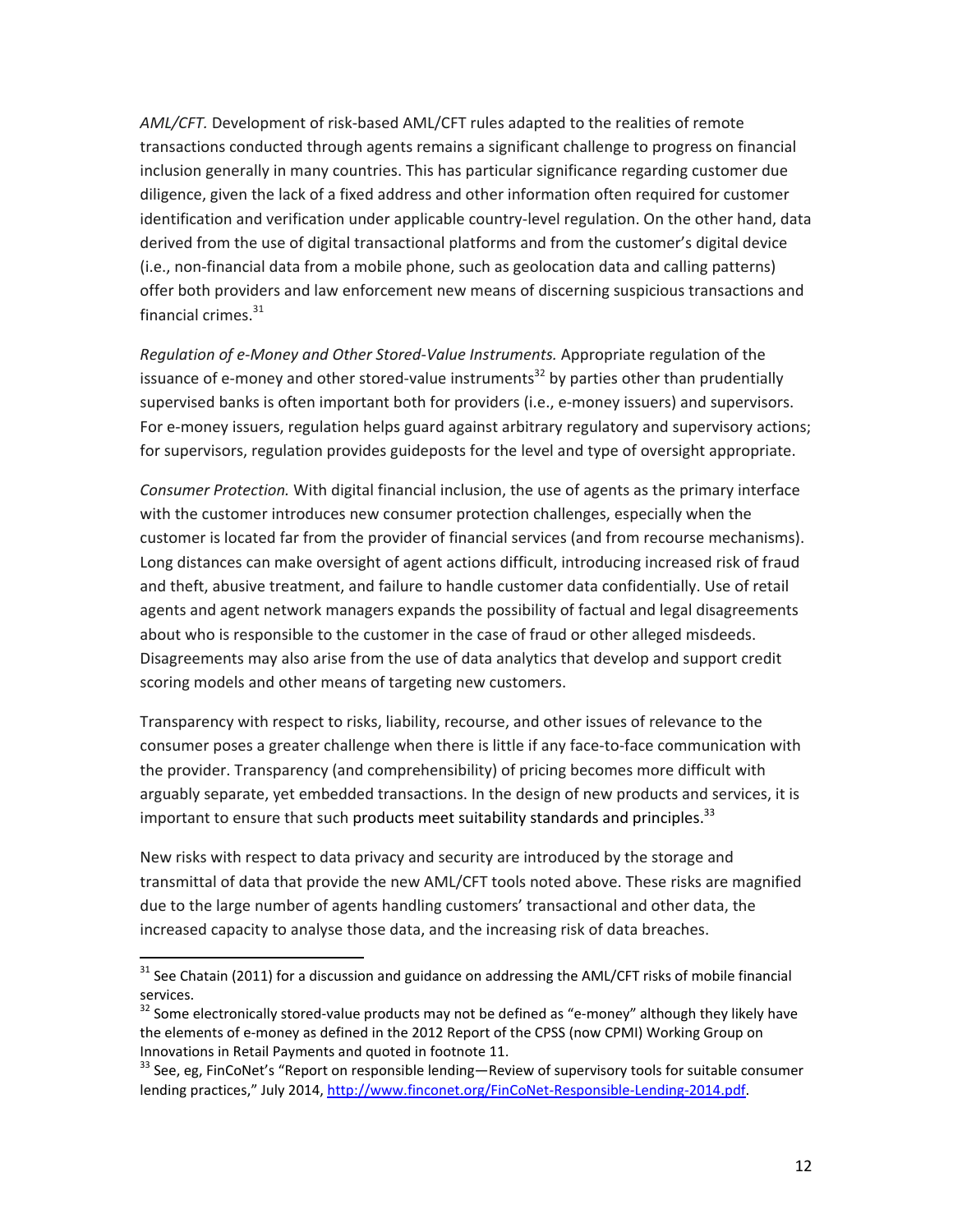Payment system regulation. Inclusive payment system regulation that enables participation, direct or indirect, by banks and non-banks and effective payment system oversight take on increasing importance as digital transactional platforms reach scale. Regulation and policies that promote interoperability and interconnectivity will be critical to the success of digital financial inclusion.<sup>34</sup> The participation of non-banks in payments schemes and the emergence of schemes that do not follow the traditional card-based model raise new issues for regulators and payment system overseers, including non-banks' access to clearing and settlement systems used by the banking system and banks' access to USSD channels.

*Competition*. Competition between banks and non-banks for new customers—including the financially excluded and underserved—is present in many markets and is evidenced by lowering of fees, efforts on the part of banks to reduce their operational costs, and the introduction of new products and services. Policies that balance incentives to launch new products and platforms with the risk of protecting a dominant player in the market will also be critical to the success of digital financial inclusion.<sup>35</sup> For example, when non-banks are excluded from a realtime gross settlement system (RTGSS), in the absence of a competition policy that enables new entrants and innovations, banks may impose high costs and deliver low-quality payment processing services. In one jurisdiction, in response to such actions by banks, the regulator issued new regulations specifically to promote mobile payments (due to their ability to reach the excluded and underserved) and their interoperability. The new regulations require mobile payment clearing houses to participate in the RTGSS (CPMI 2014).<sup>36</sup>

## **PART IV: MODELS OF DIGITAL FINANCIAL INCLUSION AND THEIR RISK IMPLICATIONS**

In countries around the world, both banks and non-banks are developing the means of reaching financially excluded and underserved people and businesses via digital transactional platforms. In an increasing number of countries, this is enabling the offering and delivery of additional financial services beyond payments, transfers, and value storage to the same market segment. These new platforms involve emerging models that bring in new market participants and allocate roles and risks (both known and new) in different ways when compared with traditional approaches to retail financial service delivery.

<sup>&</sup>lt;sup>34</sup> The CPMI recently noted that the limited impact of payment services on access to and use of other financial services "can be attributed, in part, to the lack of interconnectivity of predominantly proprietary innovative systems with other retail payment systems, both 'traditional' and innovative, and the broader financial system" (CPMI 2014).

<sup>&</sup>lt;sup>35</sup> With respect to government-to-person payments, such as salaries, pensions, and other benefits, governments will often start with a pilot with one provider. Governments should consider in advance the competition issues raised by providing one provider with the first-mover advantage.

 $36$ The new regulations also require all participants to process interbank mobile payments in less than 15 seconds (from initiation to funds posting), faster than the requirement for other RTGSS transfers, and cut the originating fee for mobile payments to less than US\$0.01 from US\$0.04 (CPMI 2014).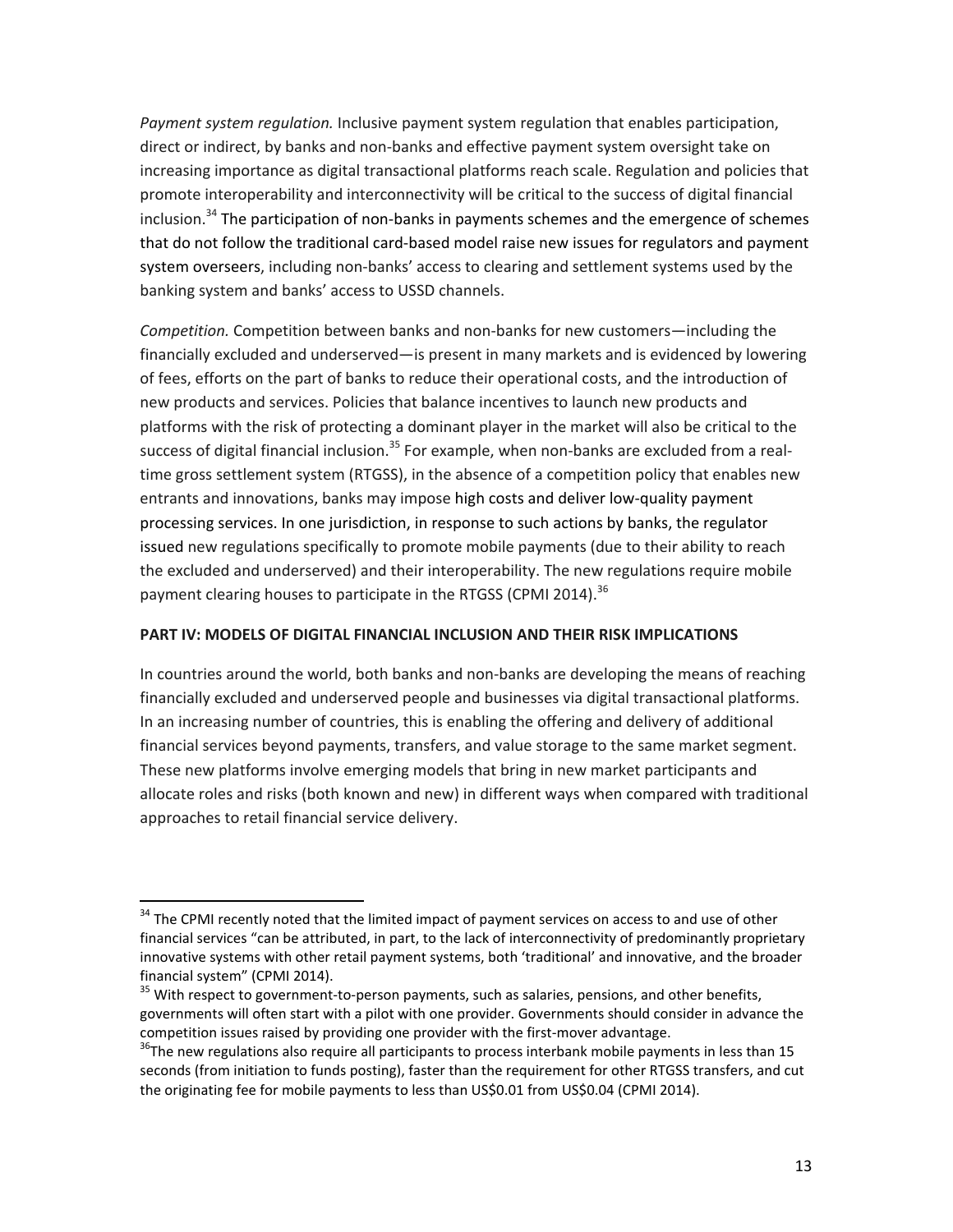The diversity of models, differing market structure, and varying legal and regulatory frameworks make it impossible to predict every risk. For similar reasons, it is not possible to address meaningfully at a global level the many challenges to effective communication and coordination among the various regulatory and supervisory bodies that might be involved, including the prudential banking authority, the payment systems overseer, the telecommunications authority, the financial intelligence unit responsible for AML/CTF rules, and the relevant consumer protection agency or agencies.<sup>37</sup>

However, it is possible to identify and explore some of the main risks of interest to both countrylevel policy makers and the SSBs. The main risks of interest to BCBS, CPMI, and FATF discussed below include credit risk, operational risk (such as technology failure or unreliability), clearing and settlement risk, and the risk of financial crimes, including agent fraud<sup>38</sup> as well as money laundering and terrorist financing risk. In addition, consumer risks of interest to the SSBs generally are considered, including the risk of customer confusion as to whether customers' balances are insured, which is of specific interest to IADI.

Some risks are common to most or all approaches to digital financial inclusion; these risks are tied primarily to the use of agents, the technology, and the legal status and treatment of electronically stored value. The engagement of MNOs, whether as issuers of e-money or as a channel for a bank or similar provider, presents some specific risks. Other risks are triggered by the model of the digital transactional platform in question. And yet other risks are triggered by the offering via the digital transaction platform of additional financial services that may be provided by third parties. Each of these topics is covered separately below.

## **Three Drivers of Risk Common to Most or All Digital Financial Inclusion Models**

As noted, three broad drivers of risk distinguish most or all digital financial inclusion models from digital financial services offered as a channel to customers already served by traditional channels:<sup>39</sup>

1. The use of agents as the principal customer interface.

- 2. The digital technology used, which may present certain risks in its own right, as well as additional risks due to the involvement of agents and the profile of the previously financially excluded and underserved customers themselves.
- 3. The likelihood that multiple bank and non-bank parties will be involved in the storage and management of account data and the holding of customers' funds, adding complexity to protecting customers against risk of loss upon the failure of one or more

 $37$  Other public bodies that might be involved include, among others, the competition authority and the social protection ministry (in countries using digital means for making social payments).

 $38$  Agent fraud in digital financial inclusion is an operational risk; it is also a financial crime. In this Issues Paper it is discussed as both.

 $39$  These are obviously only some of the drivers of risk common to all models of digital financial inclusion, although they tend to figure among the most material.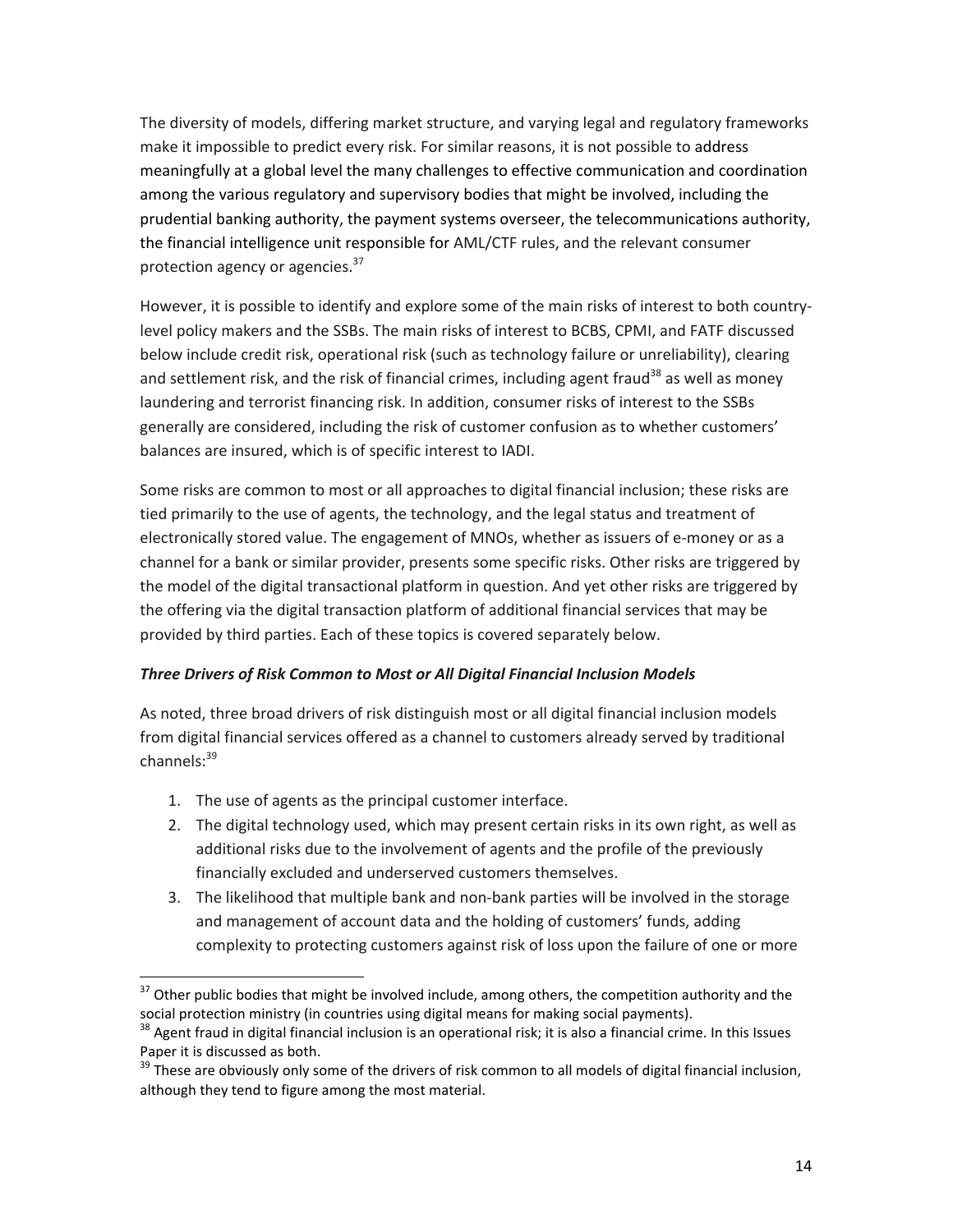of them, depending on the division of labour among the parties and their regulatory treatment.

Agent-related risks. Agents introduce new operational, financial crime, and consumer risks. Many of the operational and consumer risks are the result of the physical distance that may separate agents and the provider or the agent network manager, which makes oversight and ongoing training challenging. Furthermore, use of agents and agent network managers expands the possibility of factual and legal disagreements about who is responsible to the customer in the case of fraud or other alleged misdeeds. Physical distance can also introduce oversight challenges with respect to AML/CFT compliance.

Agents introduce operational risks including fraud (also a financial crime and consumer risk), agent error, poor cash management by the agent, and poor data handling. In addition to the financial crime risks of fraud and theft (including data theft), agents may fail to comply with AML/CFT rules regarding customer due diligence, handling records, and reporting suspicious transactions.<sup>40</sup> Agents may also engage in abusive treatment, take actions that reduce transparency (for example, on pricing, terms, and recourse), and fail to handle customer data confidentially.

Digital technology-related risks. The quality of the digital technology and its reliability informs the operational and consumer risks of disrupted service and lost data, including payment instructions (for example, due to dropped messages), as well as the risk of a privacy or security breach resulting from digital transmittal and storage of data.<sup>41</sup> (As there may be more than one provider involved in storing and transmitting data, the security against a breach in the system as a whole is only as great as the weakest link.) These privacy and security risks are magnified due to the large number of agents that handle customers' transactional and other data and the profile of previously excluded and underserved customers, as noted above.

Account data storage and management, custodial arrangements, and customers' risk of loss. Digital financial inclusion models typically involve at least one bank and one non-bank in both the electronic storage and management of data as well as the holding of customers' funds. (See "Risks Varying by Notional Model of Digital Transactional Platform," below.) Protecting

<sup>&</sup>lt;sup>40</sup> In all three cases, the financial service provider's overall responsibility for AML/CFT compliance does not change with the addition of agents to the picture. This said, digital transactional platforms introduce sometimes complex divisions of labor in practice among the provider, the agent, and potentially third parties. See Box 6, Using Agents in AML/CFT Compliance: Illustrative Examples from Three e-Money Issuers, in Lyman and Noor (2014).<br><sup>41</sup> The licensing, regulation, and supervision of the technology provider may be handled by a non-financial

regulator—for example, the telecommunications regulator in the case of an MNO—and may introduce additional challenges to identifying, managing, and mitigating data privacy and security risks presented by the technology in question in the context of financial services. Such challenges are not unique to the financial inclusion context.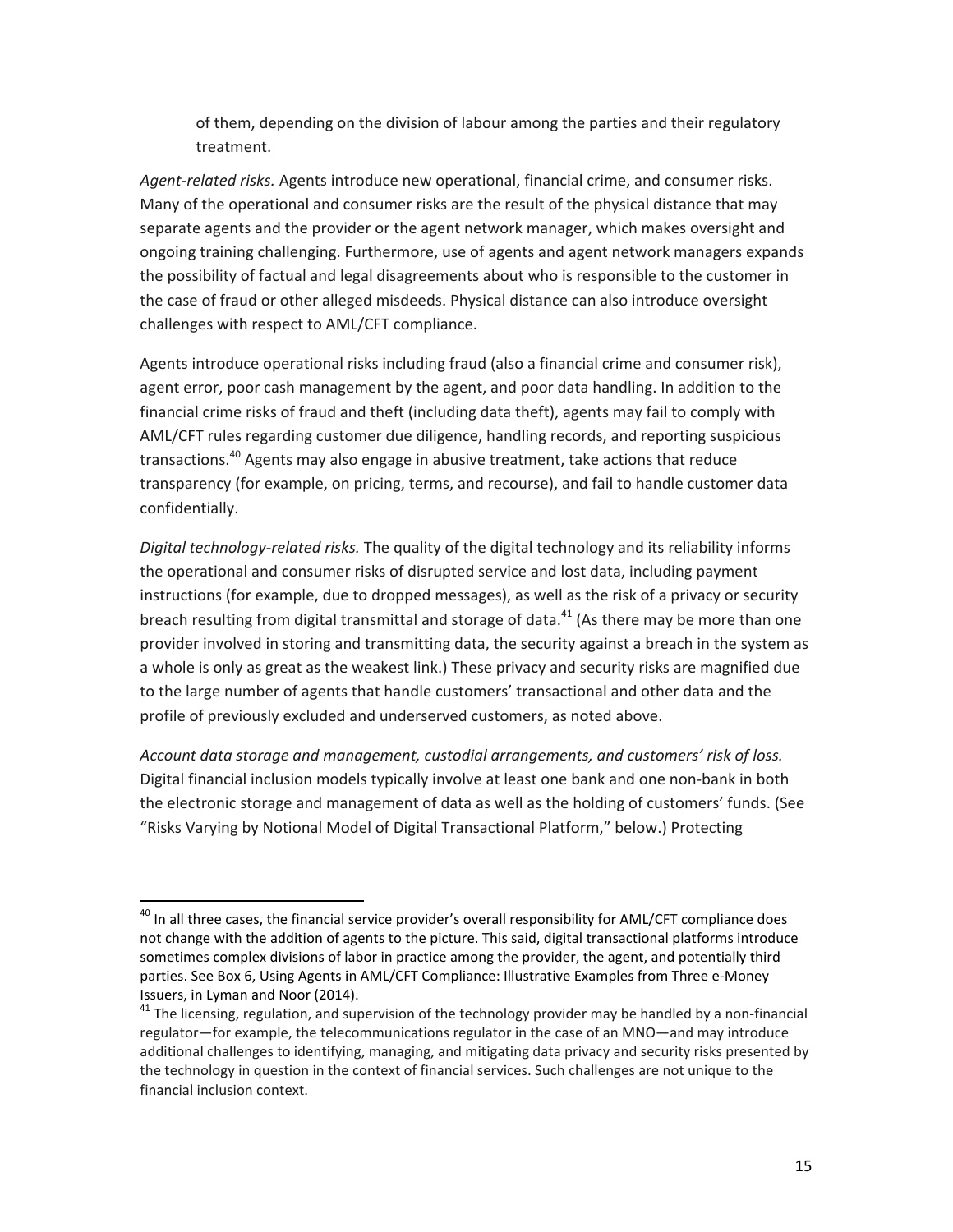customers' funds in the event of the failure of the party holding the funds<sup>42</sup> will depend on many factors, including whether the holder participates in a deposit insurance system and whether the specific type of account in which the funds are held is insured;  $^{43}$  and if the account pools multiple customers' funds, whether coverage limits apply to the account as a whole or to customers' individual balances. Even if the customers' funds are insured, if they are pooled and a third party (such as an MNO) is responsible for storing and managing records of customers' account balances, then there are risks related to real-time accuracy and reconcilability of the records of the failing holder of funds with the records of the entity managing the accounts.<sup>44</sup>

## *Risks Presented by Models Involving MNOs*

<u> 1989 - Johann Stein, fransk politik (d. 1989)</u>

Models in which an MNO has a central role—as a channel, a distributor, or as an issuer of emoney—raise operational, financial crime, and consumer risks tied to the use of an agent network and the nature of the MNO's technology.

*MNOs and agents.* An MNO's use of agents may introduce increased operational risks (as compared with those faced by banks and similar providers) if the MNO lacks necessary experience to manage and oversee an agent network engaged in financial transactions (as distinguished from the agent activities with which MNOs are familiar, such as opening mobile accounts and air-time top-up).<sup>45</sup> Similarly, some MNOs may be less experienced, at least initially, with managing AML/CFT compliance. When the MNO is a channel for a provider, that provider (for example, a bank) is responsible for compliance with AML/CFT rules and will need to ensure itself of the MNO's effective oversight of its agent network and the network's compliance with such rules.

*MNOs and technology.* Consumer risks tied to the MNO's technology include privacy risks that are presented by the particular situation in which an MNO handles information about its

 $42$  Regulation typically requires that e-money be held by a bank or other prudentially regulated and supervised institution.

 $43$  In some jurisdictions, a bank can be specifically licensed to issue e-money, which is treated differently from other money held by the bank for its customers: customers' balances will not be treated as deposits but rather as accounts payable on the books of the bank and, therefore, are unlikely to be covered by deposit insurance and are likely to fall below deposits on the prioritization of claims in the event of a bank failure.

<sup>&</sup>lt;sup>44</sup> The failure of a third party storing and managing account data poses additional risks of loss for customers: Even if their funds are held in a financially sound institution, electronic records documenting each customer's claim may be lost. If the failing party managing account data is also the issuer of e-money that customers have purchased, the fact that their funds are held in a pooled account with a financially sound institution may not prevent loss, if the account in question is not a trust or similar custodial arrangement for customers' benefit, but rather is subject to claims of the failing e-money issuers' creditors. Varying treatment of banks and non-banks under a country's bankruptcy and resolution regimes adds complexity beyond the scope of this Issues Paper.

 $45$  Over time, MNOs that work with agents to provide financial services should become familiar with the management tasks and responsibilities, reducing or eliminating any difference in capability between MNOs and traditional financial institutions.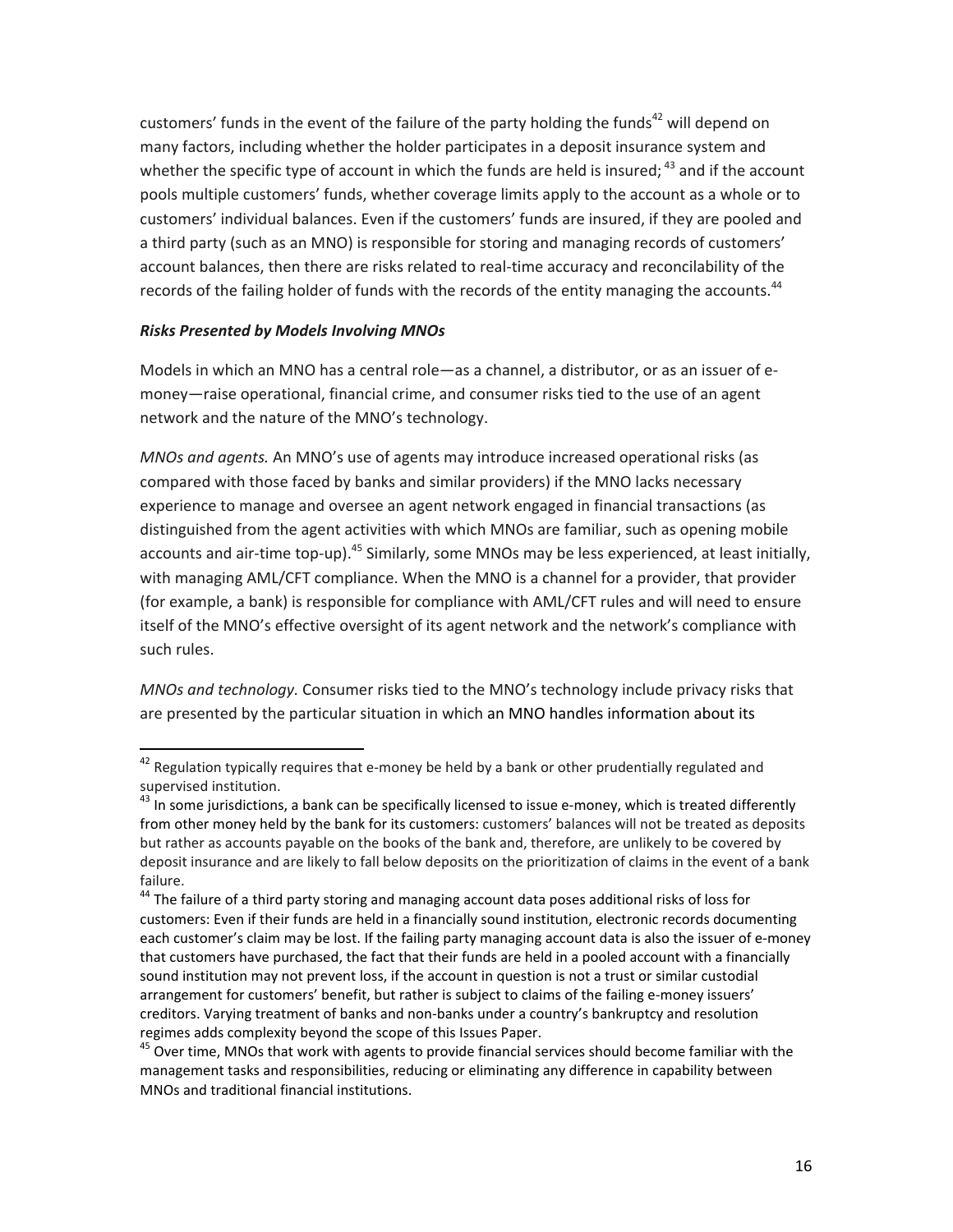customers' financial transactions. The role of the MNO enables the sharing of information between merchants and payment service providers in a way that typically doesn't occur with the other payment instruments (for example, credit and debit cards). Information transmitted in a payment transaction using a mobile phone is collected by providers. This information can be analyzed to create an aggregate picture that was never intended to be disclosed by the customer and may not even be known to the customer. While such practices may enable providers to profile and target individual customers (whether or not they want their data used in this manner), the potential to increase financial inclusion, as evidenced by the rapid uptake of M-Shwari (see Box 3), warrants attention.

## *Risks Varying by Notional Model of Digital Transactional Platform*

The specifics of the digital transactional platform—the parties involved, roles played, the regulation to which they may be subject—will be key determinants of risks and their mitigation. The various arrangements that have emerged can be grouped into four notional models based on the party holding the contractual relationship with the customer: (*i*) full-service banks providing access to a "basic" or "simplified" transactional account for payments, transfers, and value storage via mobile device or POS terminal; (ii) limited-service niche banks providing access to an account via mobile device or POS terminal; (*iii*) MNO e-money issuers; and (*iv*) non-bank non-MNO e-money issuers.<sup>46</sup> Within these four notional models, there are numerous variations, some of which materially affect important risks and their mitigation. Nonetheless, the four notional models provide a framework for highlighting the main risks presented by a particular model as well as the main holder or holders of those risks. In some cases, the potential risks and risk-holders are similar across two or more notional models. Some risks may be relevant to all models, but with different parties holding the risk.

Banks with Small Transaction Accounts Accessed via POS Terminal or Mobile: Some banks offering small-balance transaction accounts (often defined in regulation as "simplified" or "basic" accounts, and sometimes treated as bank-issued e-money) host their account operations on an external platform managed (entirely or in part) by a third party.<sup>47</sup> This third party could be a licensed or unlicensed payment service provider (PSP), an MNO, or even a mobile virtual network operator (MVNO) that contracts with existing MNOs to use their unused network capacity. The third party may drive the business, selecting the bank, marketing the product and signing up new customers, managing the accounts, and handling all aspects of the agent business. In some cases, the arrangement is between two parties unrelated except by contract;

<sup>&</sup>lt;sup>46</sup> For purposes of this discussion, the term "e-money issuer" also covers issuers of other similar digital stored-value products.

 $47$  Having such accounts managed on an external system can be extremely cost effective and may be a driving factor in the profitability of the model. The accounts are highly transactional and require large bandwidth and throughput of the core banking system, which is typically very expensive. In addition, it is difficult and costly to implement new products in legacy core banking systems. Finally, accounts hosted in core banking systems are subject to accounting rules and reporting requirements that are typically more expensive to comply with than the requirements applied to a simplified account or e-money account.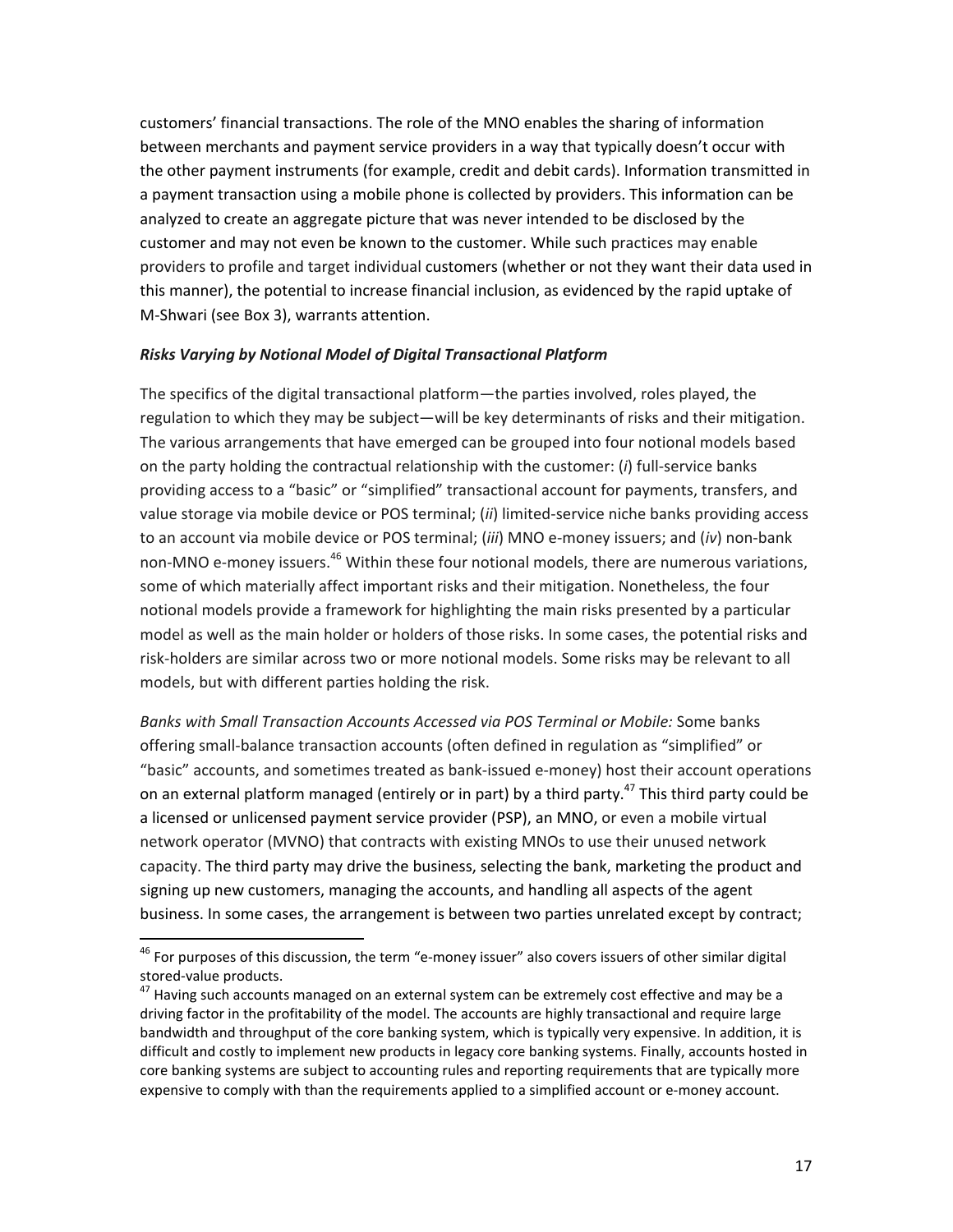in others, the parties are a parent and subsidiary.<sup>48</sup> In all cases, customers' funds are held by the bank and may, in some cases, be considered bank deposits.<sup>49</sup>

The specific outsourcing arrangements between the bank and the third party—in particular, the allocation of responsibility for various aspects of the digital transactional platform-will determine which entity is managing the various operational risks outlined above. This outsourcing poses an additional operational risk, which may be difficult for the bank to manage if the outsourced business grows to represent a significant portion of the bank's assets.<sup>50</sup> Some supervisors may do onsite supervision of such outsourcing or eventually require a transfer of the business to a larger bank. Some banks are experimenting with new core processing systems specifically designed (by external providers) for simplified accounts and e-money accounts.

Several countries that allow for this notional model of digital transactional platform have adopted regulation defining "tiered accounts" for purposes of AML/CFT compliance. The term refers to a progression of types of account, ranging from a basic, low-value product with limited functionality to a conventional transaction account with greater functionality and higher value limits. Account "tiers" directly link the level of customer due diligence to the extent and range of financial services offered to a customer.

*Niche Banks Accessed via POS Terminal or Mobile:* Niche banks are limited-service banks that generally provide payment, transfer, and electronic storage-of-value services. In some countries, they are permitted to engage in microlending, although more commonly they are required to hold exclusively specified safe and liquid assets. They generally require fewer back-end capabilities than commercial banks and, therefore, have lower technology and labour costs. They may also use less expensive core processing systems. As with the model described above, a third party may drive the business, selecting the bank, marketing the product and signing up new customers, managing the accounts, and handling all aspects of the agent business.

As niche banks present less complex and fewer risks due to the limited offering of services and products (and typically little or no credit risk if they do not engage in retail lending), they are subject to less onerous prudential rules than those applicable to commercial banks.<sup>51</sup>

Settlement risk for niche banks will depend on whether they have access to direct settlement through the central bank and, if so, whether they are regulated and subject to the same oversight as full-service banks taking part in central bank settlement.

<sup>&</sup>lt;sup>48</sup> In some countries where MNOs are not legally permitted to issue e-money, an MNO wishing to offer a digital transactional platform has purchased a bank to issue e-money that is distributed via the MNO. In other countries, a bank has set up a separate subsidiary to issue the e-money.<br><sup>49</sup> In at least one country, the funds are treated as accounts payable on the books of the bank rather than

deposits, with one consequence being that the funds are not insured.

 $50$  This could also trigger concentration risk for the bank.

 $51$  For example, initial minimum capital requirements are often significantly less than requirements for full-service banks.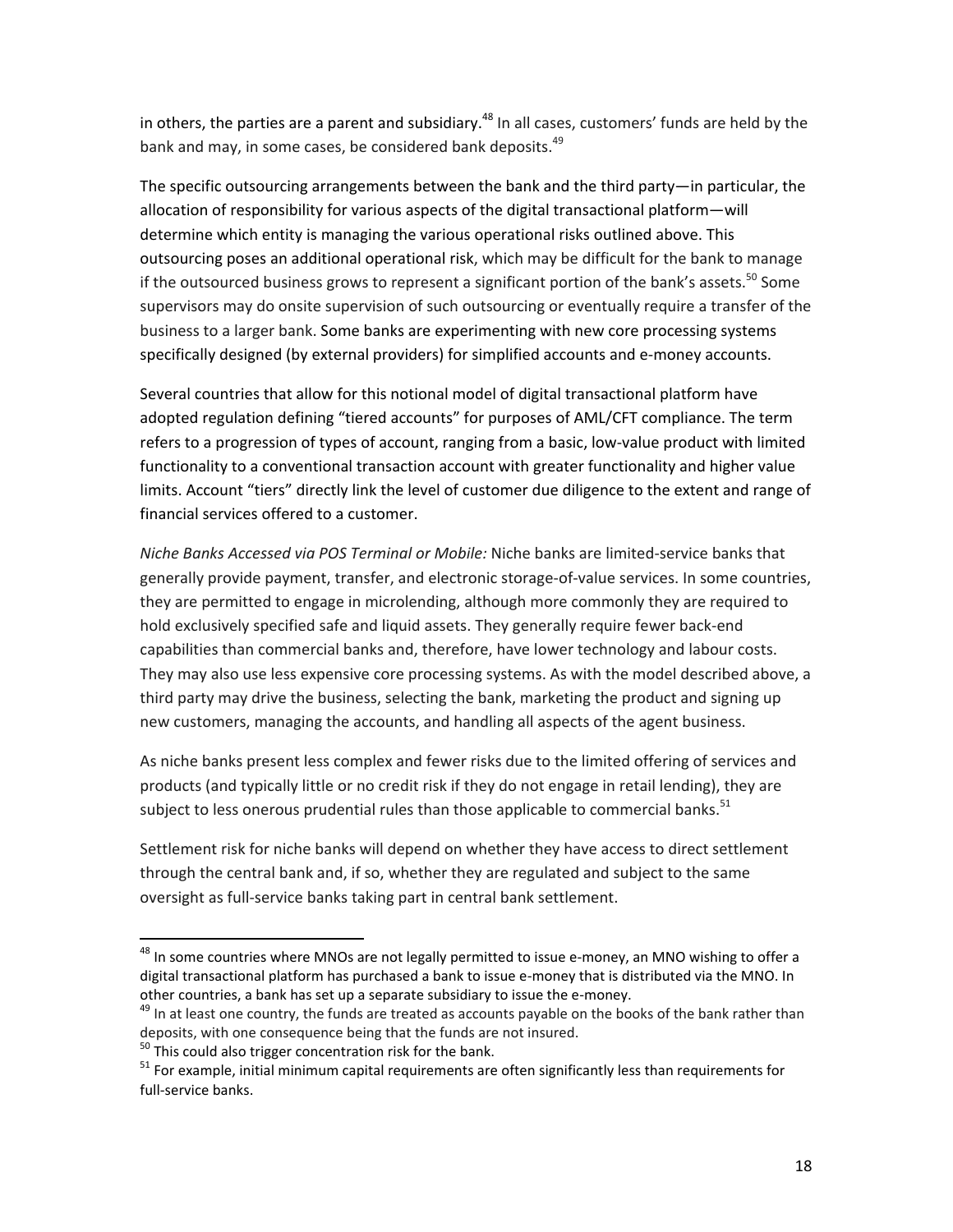As in the case of the previously described notional model of a digital transactional platform, countries providing for niche banks in their regulatory frameworks have typically also adopted regulation defining "tiered accounts" for purposes of AML/CFT compliance. The lowest "tier" is designed to be of low (or at least lower) money-laundering and terrorist financial risk and justifies simplified approaches to customer due diligence.

*MNO* e-Money *Issuer:* <sup>52</sup> MNO e-money issuers are non-banks that provide a digital transactional platform via a customer's mobile phone.<sup>53</sup> The flows in and out of these accounts, which are frequently subject to transaction limits, are managed and accounted for by the MNO, although the customers' funds are typically required to be held in an account with a prudentially supervised bank (or are subject to similar safeguarding restrictions).<sup>54</sup> In the absence of e-money regulation, MNO e-money issuers may not be explicitly subject to prudential oversight, although in some countries the banking supervisor exercises limited oversight, such as through a nonobjection letter in lieu of licensing or other special arrangement. Even if subject to e-money regulation, MNO e-money issuers may not be subject to oversight by the prudential banking authority (for example, if their permitted activities are limited to payments, transfers, and value storage), especially if they are subject to safeguarding restrictions regarding customers' funds.

This notional model could pose additional operational and consumer risks beyond those applicable to all models of digital financial inclusion outlined above, as well as additional clearing and settlement risks. (All of the MNO-specific risks discussed above are also potentially relevant.)

Operational risks will turn on the quality of the MNO's management in handling financial operations, not simply the management of accounts but bearing primary responsibility for the operations of a finance business and compliance with all applicable rules. On the consumer protection front, in the event of the MNO's failure, customers' funds may also be subject to claims of the MNO's creditors, depending on the nature of the account in which the funds are held. Clearing and settlement risk will vary depending on the extent to which payments are interoperable and how such interoperable payments (for example, inter-MNO payments) fit into the existing interbank retail payments infrastructure. The MNO will typically not be allowed access to direct central bank settlement. As for clearing, inter-MNO clearing may happen through ad hoc, one-to-one agreements, which may create multiple and uneven conditions for

 $52$  Some MNOs have set up a wholly owned subsidiary to act as e-money issuer, often in response to a regulatory requirement. Such entities are treated as MNO e-money issuers for purposes of this discussion. It is also theoretically possible that an MVNO could be an e-money issuer, though the research for this Issues Paper uncovered no examples.<br><sup>53</sup> Some MNO e-money issuers are also issuing payment cards to enable customers to leverage existing

infrastructure.

<sup>&</sup>lt;sup>54</sup> Often, regulation or supervisory practices require that the account be a trust account established for the benefit of e-money customers. In some countries, customers' funds are required to be held in multiple banks to reduce the risk of loss in the event of bank failure.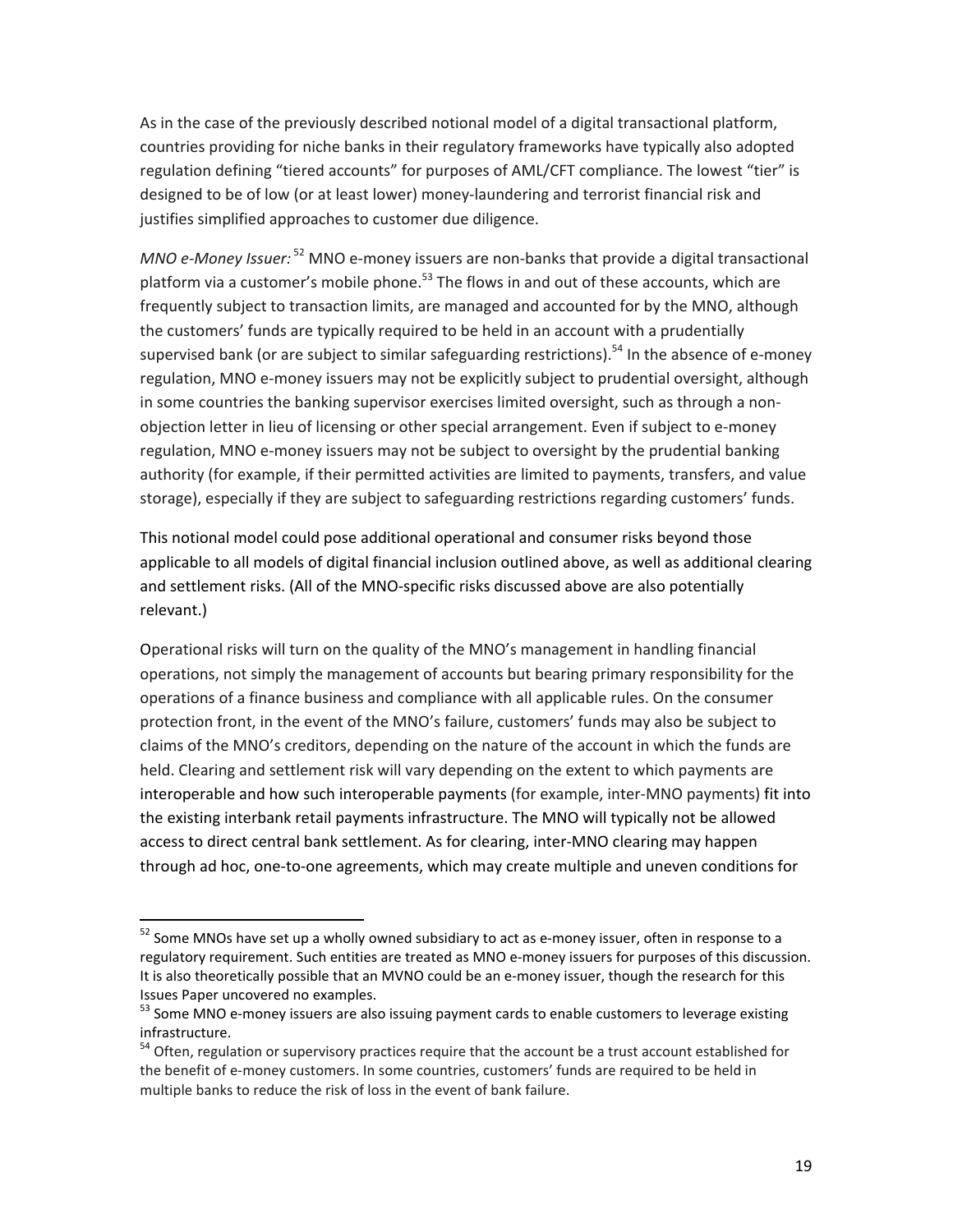handling retail payments in the market.<sup>55</sup> Ideally, the payments law will govern all payments schemes, including retail payments.

*Non-Bank, Non-MNO e-Money Issuer:* Non-bank, non-MNO e-money issuers are non-banks that provide stored-value accounts on a digital transactional platform, most commonly accessed by customers via a reloadable pre-paid card. Although the issuer is not an MNO, the model may allow the account to be accessed via a mobile device. The risks are essentially the same as those of the MNO e-money issuer notional model, except that the consumer risks and other operational risks relating to the use of a mobile device and to the reliability of mobile technology will not apply, unless the use of a mobile phone is involved.

# *Additional Financial Products and Services and Shifting Risks and Responsibilities*

As noted, in some countries, additional financial products and services are already being offered at significant scale to previously excluded and underserved customers served via digital transactional platforms. Given the many variables involved and the significant variation across the different possible models, the discussion below highlights a few of the possible areas of concern that are raised by introducing additional products and services via the MNO e-money issuer notional model discussed above.<sup>56</sup> For purposes of this discussion, it is assumed the MNO is not itself licensed to be the legal provider in the case of interest-bearing savings or credit or to be the underwriter in the case of insurance, but offers the products on behalf of a licensed provider.

In the case of an MNO e-money issuer offering its customers access to an interest-bearing savings product, the bank partner faces operational risk and the customers face risk as well due to the dependence of the bank/customer relationship on a digital channel offered by a third party. If the channel fails or the MNO terminates the partnership, the bank's depositors would not have easy access to their deposits, especially if the bank has a limited branch network. The risk is greater if the arrangement is exclusive and the bank does not have an alternate provider with similar coverage.

In the case of an MNO e-money issuer offering its customers access to bank credit, the primary additional risks are credit risk and consumer protection. The credit may be inadequately underwritten by the bank if it uses the results of the MNO's scoring algorithm as a basis for making credit decisions (as opposed to having such information supplement the other information used by the bank for its credit decisions). To manage the credit risk, the bank will need to adapt the parameters of the scoring algorithm over time based on the loan portfolio.

<sup>&</sup>lt;sup>55</sup> There are a few countries in which MNOs have prefunded accounts on each other's platforms to facilitate inter-MNO payments although such arrangements present their own risks both to the MNOs and their e-money customers.

 $56$  In the case of banks and certain niche banks, additional products and services may be offered to customers generally, although this may require customers to undergo additional customer due diligence for purposes of AML/CFT compliance.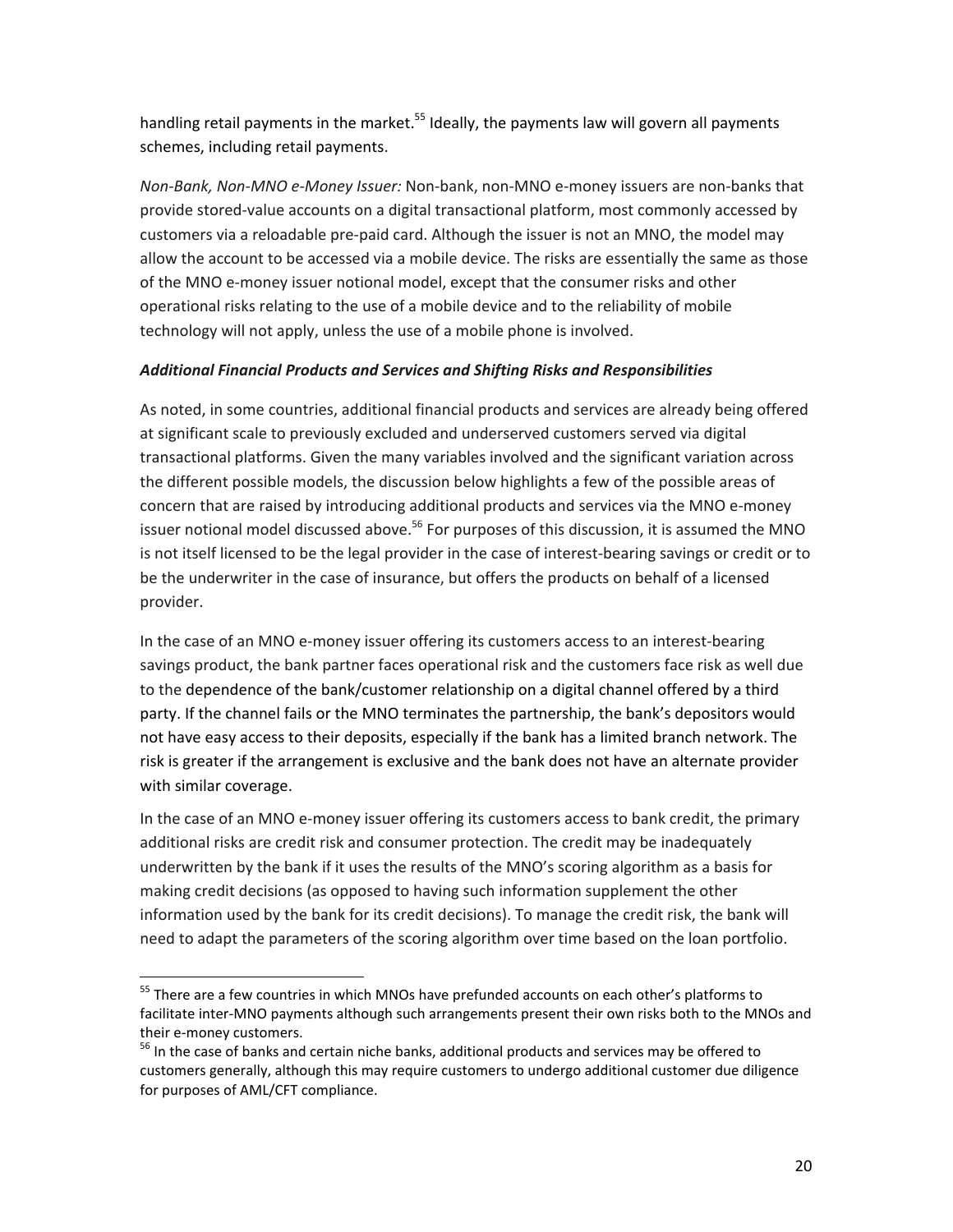In the case of both credit and savings, the size and nature of the bank will need to be sufficient so that the additional products do not make up too large a proportion of the bank's assets and liabilities. If the partnership is exclusive (as it is likely to be for commercial reasons), its scale relative to the bank's other business will warrant careful monitoring with respect to concentration risk. 

In the case of insurance products offered via mobile phone (whether there is no identified premium or there is a premium that is paid for with airtime or a digital transactional platform), there are reputational risks and consumer risks. The MNO is offering its product in tandem with the insurance and will need to be able to evaluate the strength of the insurance company underwriting the coverage in question.<sup>57</sup> Models in which insurance is offered as a loyalty product without additional charge (for example, for signing up for or maintaining a prepaid voice plan) make it impossible for customers to understand the pricing, which is embedded in the cost of the airtime.<sup>58</sup> Additionally, when coverage is extended in this way, some customers may not understand the terms and conditions under which they are insured or the procedure for making claims. $59$ 

Additional consumer protection challenges are triggered by the offering of credit, insurance, and investment products via digital transactional platforms. These include significant risks of reckless lending and mis-selling: i.e., intentional, reckless, or negligent sale of products not suited to the customer's profile. While these risks may exist outside the digital context, the provider of the platform (whether an MNO or otherwise) may lack either the motivation or the capacity to monitor such risks effectively.

## **References**

 

Chen, Gregory, and Stephen Rasmussen. 2014. "bKash Bangladesh: A Fast Start for Mobile Financial Services." Brief. Washington, D.C.: CGAP, July. http://www.cgap.org/sites/default/files/Brief\_bKash\_Bangladesh\_July\_2014.pdf

CGAP and MicroSave. 2014. "Consumer Protection and Emerging Risks in Digital Financial Services: Perspective from Bangladesh, Uganda, Colombia, and the Philippines," presentation at

 $57$  If the mobile phone is used merely as a means of bill payment without any further contractual relationship between the MNO and the insurance company, then this is not a specific concern of the MNO.

<sup>&</sup>lt;sup>58</sup> This issue is emblematic of a larger consumer protection challenge that attends financial services offered via mobile generally. In all such cases, a kind of product bundling is inherent (as the voice service must be purchased in order to gain access to the financial services). Traditional concerns over bundling in the insurance context—that customers are forced or lured into purchasing unneeded or unsuitable coverage because it is bundled with a service they want or need—merits rethinking or at least closer scrutiny in the digital financial inclusion context given the likelihood that the provider would not offer the financial services that customers value and need absent the economies that come with bundling. <sup>59</sup> In some cases, a meaningful proportion of customers have opted to pay for additional coverage,

suggesting that they may understand and value the coverage.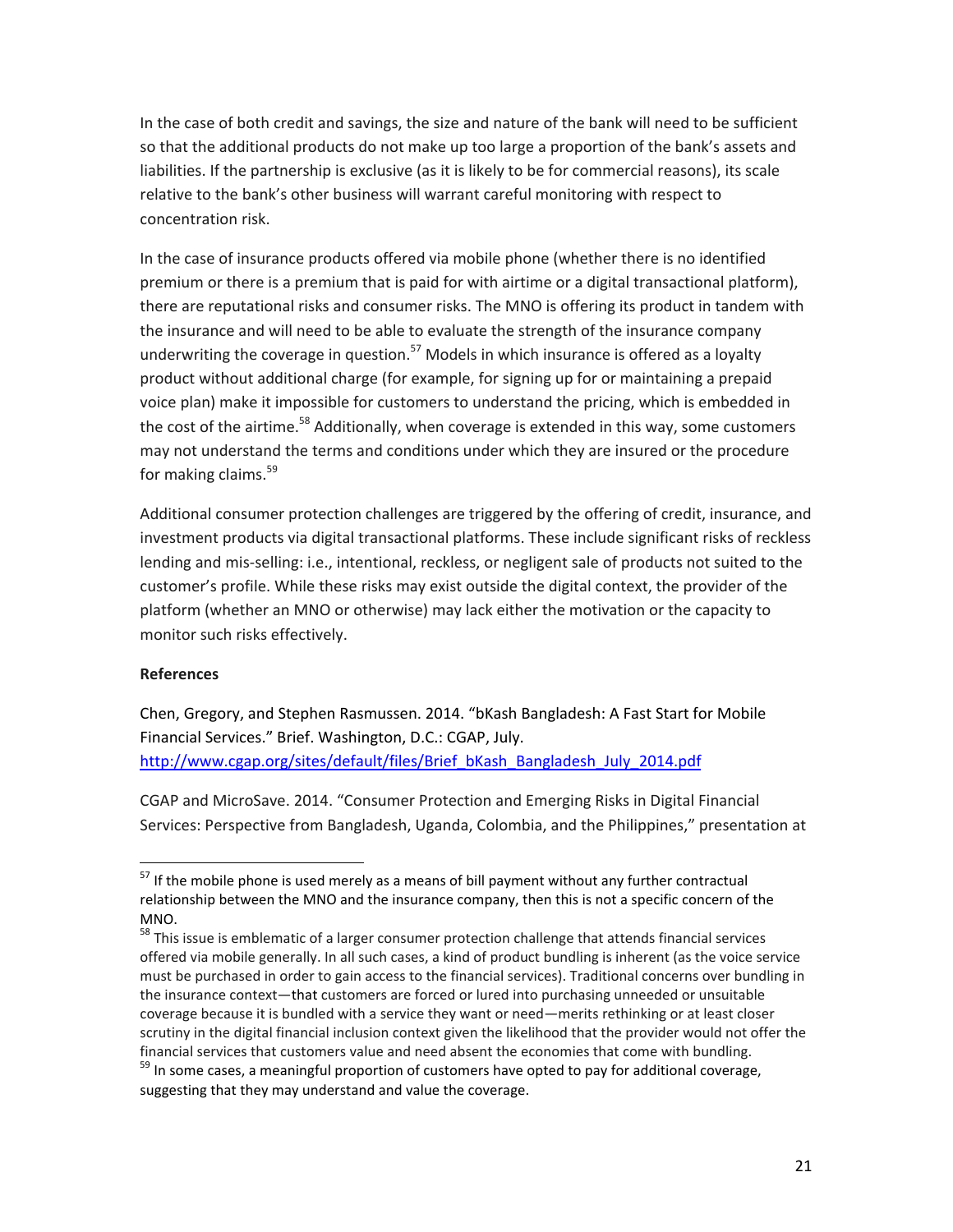Responsible Finance Forum, Perth, Australia, 28 August.

http://responsiblefinanceforum.org/publications/consumer-protection-emerging-risks-digitalfinancial-services/

Chatain, Pierre-Laurent, Andrew Zerzan, Wameek Noor, Najah Dannoui, and Louis de Koker. 2011. Protecting Mobile Money against Financial Crimes—Global Policy Challenges and Solutions. Washington, D.C.: The International Bank for Reconstruction and Development/The World Bank. http://elibrary.worldbank.org/doi/abs/10.1596/978-0-8213-8669-9

Committee on Payments and Market Infrastructures. 2014. "Non-banks in retail payments." September. http://www.bis.org/cpmi/publ/d118.pdf

Committee on Payment and Settlement Systems (now Committee on Payment Market Infrastructure) Working Group on Innovations in Retail Payments. 2012. "Innovations in Retail Payments." May. http://www.bis.org/cpmi/publ/d102.pdf

Di Castri, Simone. 2013. Mobile Money: Enabling Regulatory Solutions. http://www.gsma.com/mobilefordevelopment/wp-content/uploads/2013/02/MMU-Enabling-Regulatory-Solutions-di-Castri-2013.pdf

Faz, Xavier. 2014. "5 Sources of Untapped Innovation in Digital Finance." CGAP blog, 24 September. http://www.cgap.org/blog/5-sources-untapped-innovation-digital-finance

Financial Inclusion Insights. http://finclusion.org

FinCoNet. 2014. "Report on responsible lending—Review of supervisory tools for suitable consumer lending practices." July. http://www.finconet.org/FinCoNet-Responsible-Lending-2014.pdf

G20's St. Petersburg Development Outlook.

https://www.g20.org/sites/default/files/g20\_resources/library/Saint%20Petersburg%20Develop ment%20Outlook\_0.pdf

GPFI (Global Partnership for Financial Inclusion). 2010. "Principles and Report on Innovative Financial Inclusion." 25 May. http://www.gpfi.org/publications/principles-and-reportinnovative-financial-inclusion

GPFI White Paper. 2011. "Global Standard-Setting Bodies and Financial Inclusion for the Poor-Toward Proportionate Standards and Guidance." http://gpfi.org/publications/global-standardsetting-bodies-and-financial-inclusion-poor

GSMA. 2014. "2013 State of the Industry Report on Mobile Financial Services for the Unbanked." http://www.gsma.com/mobilefordevelopment/wpcontent/uploads/2014/02/SOTIR\_2013.pdf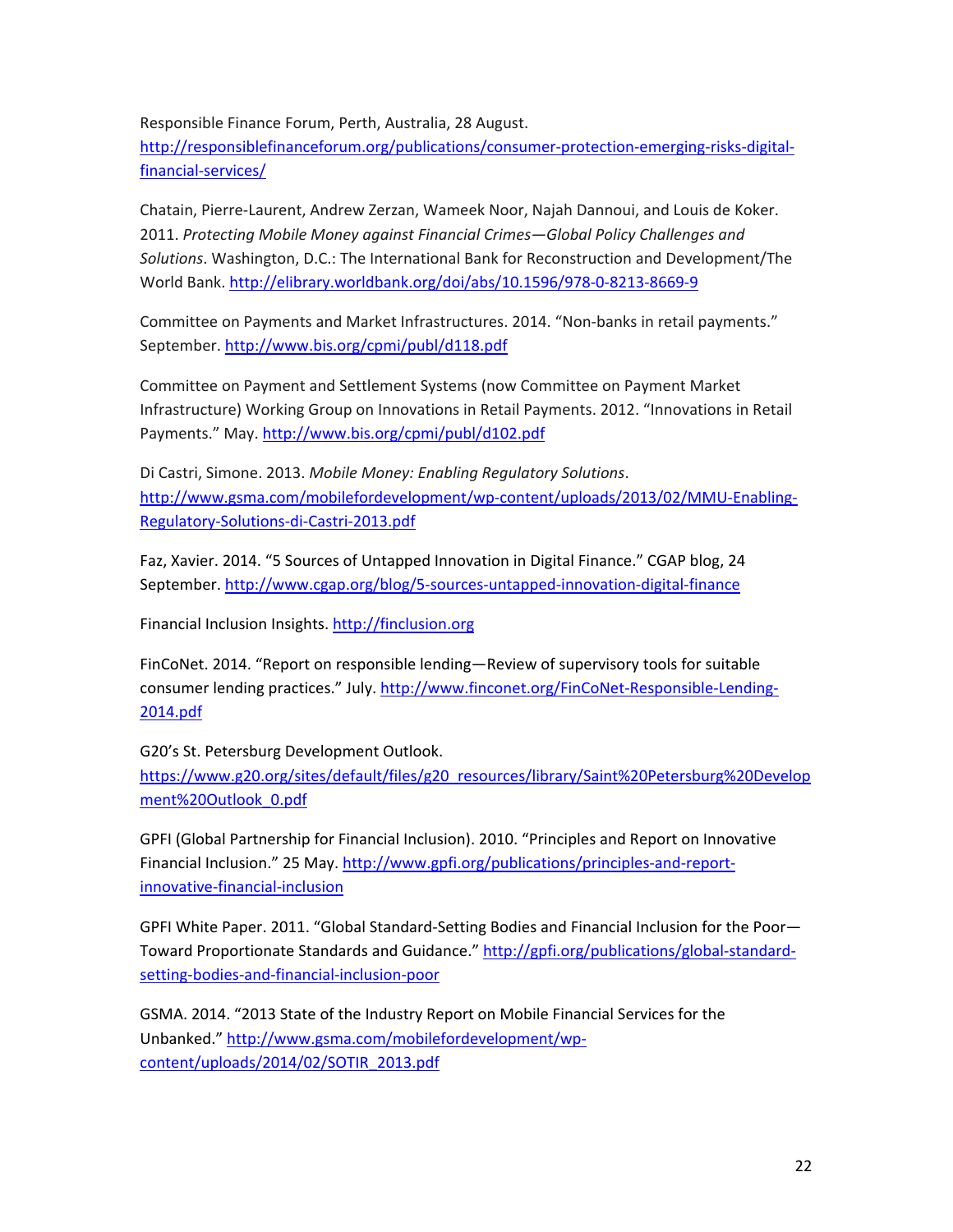Kaffenberger, Michelle. 2014. "M-Shwari in Kenya: How Is It Really Being Used?" CGAP blog, 10 April. http://www.cgap.org/blog/m-shwari-kenya-how-it-really-being-used

Leach, Jeremy, and Sandisiwe Ncube. 2014. "Regulating m-insurance in Zimbabwe: Managing risk while facilitating innovation." Working draft. Finmark Trust, March. http://cenfri.org/documents/microinsurance/2014/Rep\_M\_insurance\_Zimbabwe\_2014.pdf

Lyman, Timothy, Mark Pickens, and David Porteous. 2008. "Regulating Transformational Branchless Banking Banking: Mobile Phones and Other Technology to Increase Access to Finance" Focus Note 43. Washington, D.C.: CGAP, January. http://www.cgap.org/sites/default/files/CGAP-Focus-Note-Regulating-Transformational-Branchless-Banking-Mobile-Phones-and-Other-Technology-to-Increase-Access-to-Finance-Jan-2008.pdf

Lyman, Timothy, and Wameek Noor. 2014. "AML/CFT and Financial Inclusion: New Opportunities Emerge from Recent FATF Action." Focus Note 98. Washington, D.C.: CGAP, August. http://www.cgap.org/sites/default/files/Focus-Note-AMLCFT-and-Financial-Inclusion-Sept-2014.pdf

MicroSave. 2014. "Consumer Protection and Emerging Risks in Digital Financial Services— Perspectives from four countries," presented at the Responsible Finance Forum, 28 August. http://responsiblefinanceforum.org/wp-content/uploads/140826\_Draft-CGAP-Presentation-v2- 2.pdf

Mondato. 2014. "Taking the Mobile out of Mobile Money." Blog, 20 August. http://mondato.com/blog/taking-the-mobile-out/

Negishi, Mayumi. 2014. "Long before Apple Pay, Japan Had 'Mobile Wallet'." Blog. Wall Street Jounal, 11 September. http://blogs.wsj.com/japanrealtime/2014/09/11/long-before-apple-payjapan-had-mobile-wallet/

Porteous, David. 2013. "Mobile Financial Services in Africa: The Next Generation." In Thorsten Beck and Samuel Munzele Maimbo, eds. *Financial Sector Development in Africa—Opportunities* and Challenges. Washington, D.C.: World Bank.

https://openknowledge.worldbank.org/bitstream/handle/10986/11881/9780821396285.pdf?se quence=2

Prada, Marci, and Greta Bull. 2014. "In the Fast Lane: Innovations in Digital Finance." Washington, D.C.: IFC, May.

http://www.ifc.org/wps/wcm/connect/d2898b80440daa039453bc869243d457/In+The+Fast+La ne+-+Innovations+in+Digital+Finance+IFC.pdf?MOD=AJPERES

Reserve Bank of India's January 2014 Report of the Committee on Comprehensive Financial Services for Small Business and Low Income Households. http://rbi.org.in/scripts/PublicationReportDetails.aspx?UrlPage=&ID=727.

Tellez, Camillo. 2013. "Emerging Practices in Mobile Microinsurance."